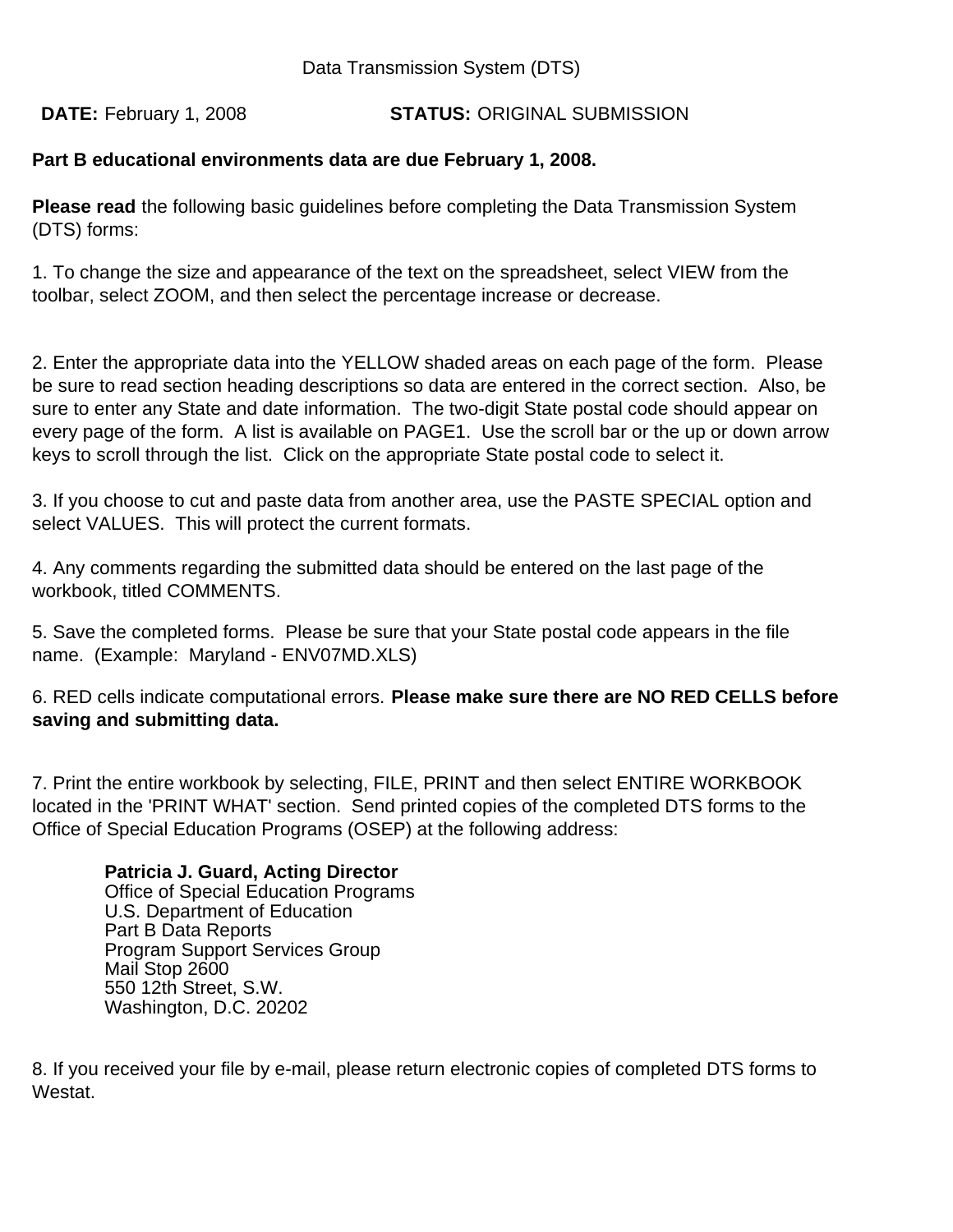IDEAData\_PartB@WESTAT.COM Westat 1650 Research Blvd. RA 1203 Rockville, MD 20850-3159

If you have any questions or comments, please contact Mary Job at (301) 315-5939.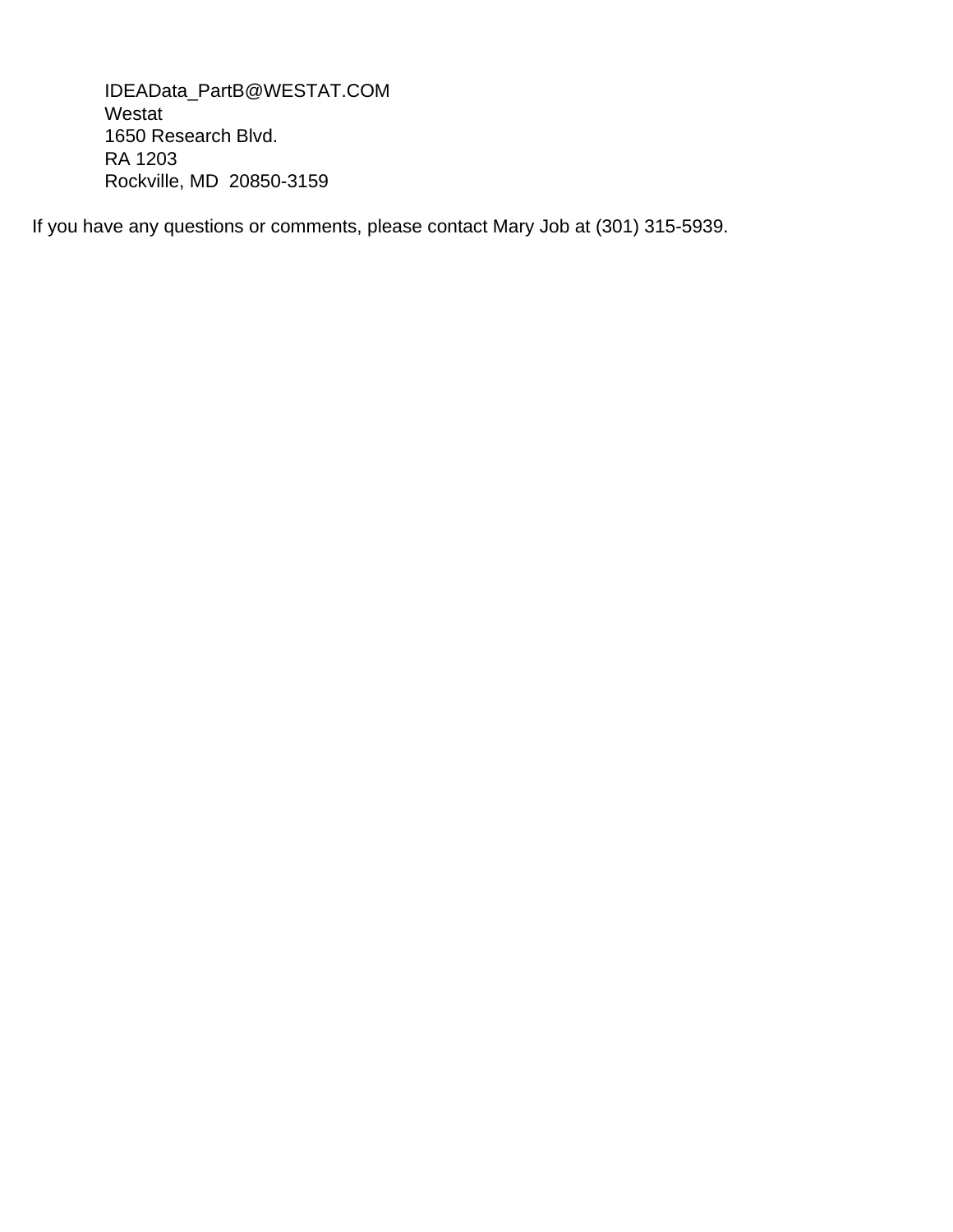# TABLE 3 PART B, INDIVIDUALS WITH DISABILITIES EDUCATION ACT

PAGE 1 OF 22

IMPLEMENTATION OF FAPE REQUIREMENTS FORM EXPIRES: 8/31/2009

2007

STATE: <mark>NM - NEW MEXICO</mark>

|                                                                       |                                                          |                                                                         | AGE            |                |                |                |
|-----------------------------------------------------------------------|----------------------------------------------------------|-------------------------------------------------------------------------|----------------|----------------|----------------|----------------|
| <b>EDUCATIONAL ENVIRONMENT:</b>                                       |                                                          |                                                                         | 3              | 4              | 5              | <b>TOTAL</b>   |
| (A)<br>CHILDREN ATTENDING A REGULAR EARLY CHILDHOOD<br><b>PROGRAM</b> |                                                          | (A1) IN THE REGULAR EARLY<br>CHILDHOOD PROGRAM AT LEAST<br>80% OF TIME  | 669            | 1199           | 1910           | 3778           |
|                                                                       |                                                          | (A2) IN THE REGULAR EARLY<br>CHILDHOOD PROGRAM 40% TO<br>79% OF TIME    | 226            | 336            | 251            | 813            |
|                                                                       |                                                          | (A3) IN THE REGULAR EARLY<br>CHILDHOOD PROGRAM LESS<br>THAN 40% OF TIME | 274            | 382            | 349            | 1005           |
| (B)<br>CHILDREN NOT ATTENDING<br>REGULAR EARLY CHILDHOOD              | <b>ATTENDING A</b><br><b>SPECIAL</b><br><b>EDUCATION</b> | (B1) SEPARATE CLASS                                                     | 113            | 194            | 57             | 364            |
| PROGRAM OR KINDERGARTEN                                               | PROGRAM:                                                 | (B2) SEPARATE SCHOOL                                                    | 36             | 67             | 43             | 146            |
|                                                                       |                                                          | (B3) RESIDENTIAL FACILITY                                               | $\overline{0}$ | $\overline{0}$ | $\Omega$       | $\overline{0}$ |
|                                                                       | NOT ATTENDING A<br><b>SPECIAL</b><br><b>EDUCATION</b>    | (B4) HOME                                                               | 5              | 4              | $\overline{9}$ | 18             |
|                                                                       | PROGRAM:                                                 | (B5) SERVICE PROVIDER<br>LOCATION                                       | 72             | 102            | 39             | 213            |
| (C) TOTAL (OF ROW A1 -B5)                                             |                                                          |                                                                         | 1395           | 2284           | 2658           | 6337           |

# SECTION A: DISCRETE AGE OF CHILDREN WITH DISABILITIES AGES 3-5 BY EDUCATIONAL ENVIRONMENT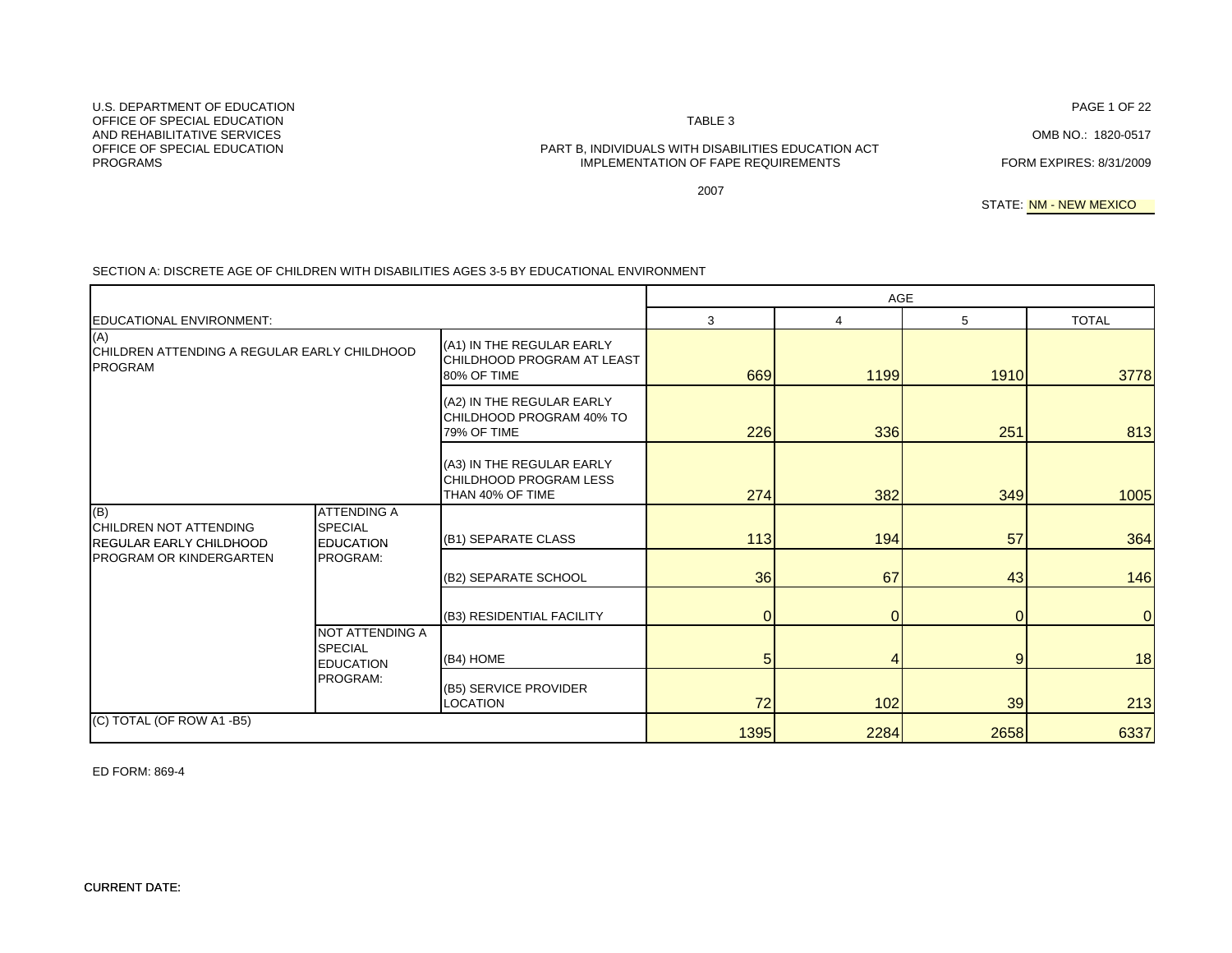U.S. DEPARTMENT OF EDUCATIONOFFICE OF SPECIAL EDUCATIONAND REHABILITATIVE SERVICESAND REHABILITATIVE SERVICES COMBINO.: 1820-0517<br>OFFICE OF SPECIAL EDUCATION COMBINO COMBINO.: 1820-0517 PROGRAMS

TABLE 3 (continued)

#### PART B, INDIVIDUALS WITH DISABILITIES EDUCATION ACT IMPLEMENTATION OF FAPE REQUIREMENTS FORM EXPIRES: 8/31/2009

N FAGE 2 OF 22

2007

STATE: NM - NEW MEXICO

SECTION B: EDUCATIONAL ENVIRONMENT OF CHILDREN WITH DISABILITIES AGES 3-5 BY DISABILITY

|                                       |                      | (A) CHILDREN ATTENDING A REGULAR EARLY CHILDHOOD PROGRAM OR KINDERGARTEN |                        |
|---------------------------------------|----------------------|--------------------------------------------------------------------------|------------------------|
|                                       | (A1)                 | (A2)                                                                     | (A3)                   |
|                                       | IN REGULAR EARLY     | IN THE REGULAR EARLY                                                     | IN REGULAR EARLY       |
|                                       | CHILDHOOD PROGRAM AT | CHILDHOOD PROGRAM 40%                                                    | CHILDHOOD PROGRAM LESS |
| <b>DISABILITY</b>                     | LEAST 80% TIME       | <b>TO 79% TIME</b>                                                       | THAN 40% TIME          |
| MENTAL RETARDATION                    | 11                   | 6                                                                        |                        |
| <b>HEARING IMPAIRMENTS</b>            | 31                   | 3                                                                        |                        |
| SPEECH OR LANGUAGE IMPAIRMENTS        | 1823                 | 363                                                                      | 245                    |
| <b>VISUAL IMPAIRMENTS</b>             | 12                   | $\Omega$                                                                 |                        |
| <b>EMOTIONAL DISTURBANCE</b>          |                      |                                                                          |                        |
| ORTHOPEDIC IMPAIRMENTS                | 22                   | 6                                                                        |                        |
| <b>OTHER HEALTH IMPAIRMENTS</b>       | 43                   | 6                                                                        | 17                     |
| <b>SPECIFIC LEARNING DISABILITIES</b> | 23                   |                                                                          |                        |
| <b>DEAF-BLINDNESS</b>                 |                      |                                                                          |                        |
| <b>MULTIPLE DISABILITIES</b>          | 18                   | 9                                                                        | 15                     |
| <b>AUTISM</b>                         | 56                   | 21                                                                       | 27                     |
| <b>TRAUMATIC BRAIN INJURY</b>         |                      | $\overline{0}$                                                           |                        |
| DEVELOPMENTAL DELAY <sup>1</sup>      | 1727                 | 395                                                                      | 677                    |
| <b>TOTAL:</b>                         | 3778                 | 813                                                                      | 1005                   |

1 States must have defined and established eligibility criteria for developmental delay in order to use this category for reporting.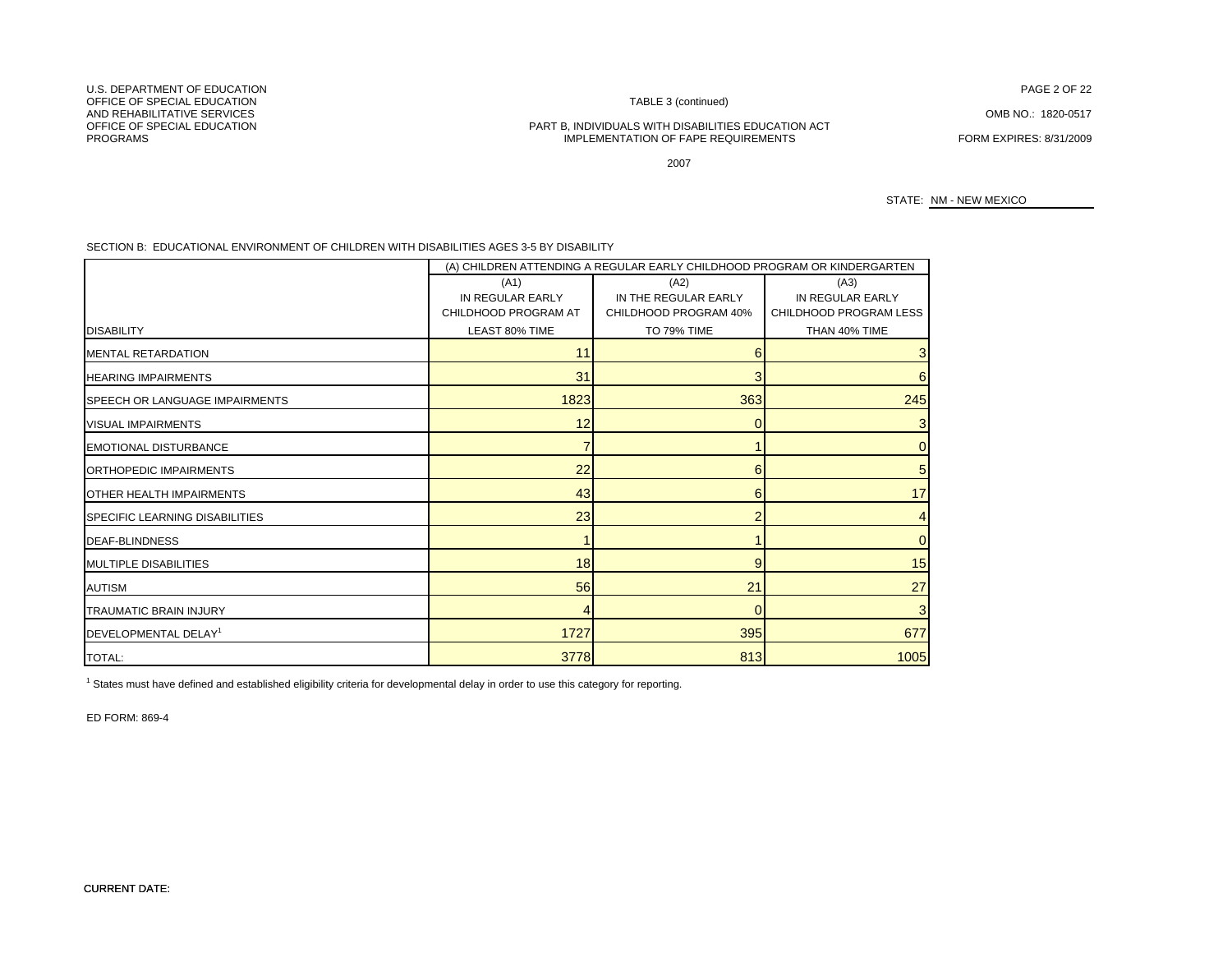#### PART B, INDIVIDUALS WITH DISABILITIES EDUCATION ACT IMPLEMENTATION OF FAPE REQUIREMENTS FORM EXPIRES: 8/31/2009

TABLE 3 (continued)

2007

STATE: NM - NEW MEXICO

#### SECTION B (CONTINUED)

|                                  |                       | (B) CHILDREN NOT ATTENDING A REGULAR EARLY CHILDHOOD PROGRAM OR KINDERGARTEN |                             |                                           |                  |
|----------------------------------|-----------------------|------------------------------------------------------------------------------|-----------------------------|-------------------------------------------|------------------|
|                                  |                       | ONLY ATTENDING A SPECIAL EDUCATION PROGRAM                                   |                             | NOT ATTENDING A SPECIAL EDUCATION PROGRAM |                  |
|                                  |                       |                                                                              |                             |                                           | (B5)             |
|                                  | (B1)                  | (B2)                                                                         | (B3)                        | (B4)                                      | SERVICE PROVIDER |
| <b>DISABILITY</b>                | <b>SEPARATE CLASS</b> | SEPARATE SCHOOL                                                              | <b>RESIDENTIAL FACILITY</b> | <b>HOME</b>                               | LOCATION         |
| <b>MENTAL RETARDATION</b>        |                       |                                                                              |                             |                                           | 0                |
| <b>HEARING IMPAIRMENTS</b>       |                       | 13 <sup>l</sup>                                                              |                             |                                           |                  |
| SPEECH OR LANGUAGE IMPAIRMENTS   | 101                   | 32                                                                           |                             | 11                                        | 178              |
| <b>VISUAL IMPAIRMENTS</b>        |                       | 11                                                                           |                             |                                           | 0                |
| <b>EMOTIONAL DISTURBANCE</b>     |                       |                                                                              |                             |                                           | $\Omega$         |
| ORTHOPEDIC IMPAIRMENTS           |                       |                                                                              |                             |                                           |                  |
| <b>OTHER HEALTH IMPAIRMENTS</b>  |                       |                                                                              |                             |                                           |                  |
| SPECIFIC LEARNING DISABILITIES   |                       |                                                                              |                             |                                           |                  |
| <b>DEAF-BLINDNESS</b>            |                       |                                                                              |                             |                                           | 0                |
| MULTIPLE DISABILITIES            |                       | 19                                                                           |                             |                                           |                  |
| <b>AUTISM</b>                    | 34                    |                                                                              |                             |                                           | $\Omega$         |
| <b>TRAUMATIC BRAIN INJURY</b>    | O                     | 5                                                                            |                             |                                           | 0                |
| DEVELOPMENTAL DELAY <sup>1</sup> | 210                   | 56                                                                           |                             | 6                                         | 22               |
| TOTAL:                           | 364                   | 146                                                                          |                             | 18                                        | 213              |

 $1$  States must have defined and established eligibility criteria for developmental delay in order to use this category for reporting.

ED FORM: 869-4

CURRENT DATE:

#### U.S. DEPARTMENT OF EDUCATIONOFFICE OF SPECIAL EDUCATIONAND REHABILITATIVE SERVICESAND REHABILITATIVE SERVICES COMB NO.: 1820-0517<br>OFFICE OF SPECIAL EDUCATION COMB NO.: 1820-0517 PROGRAMS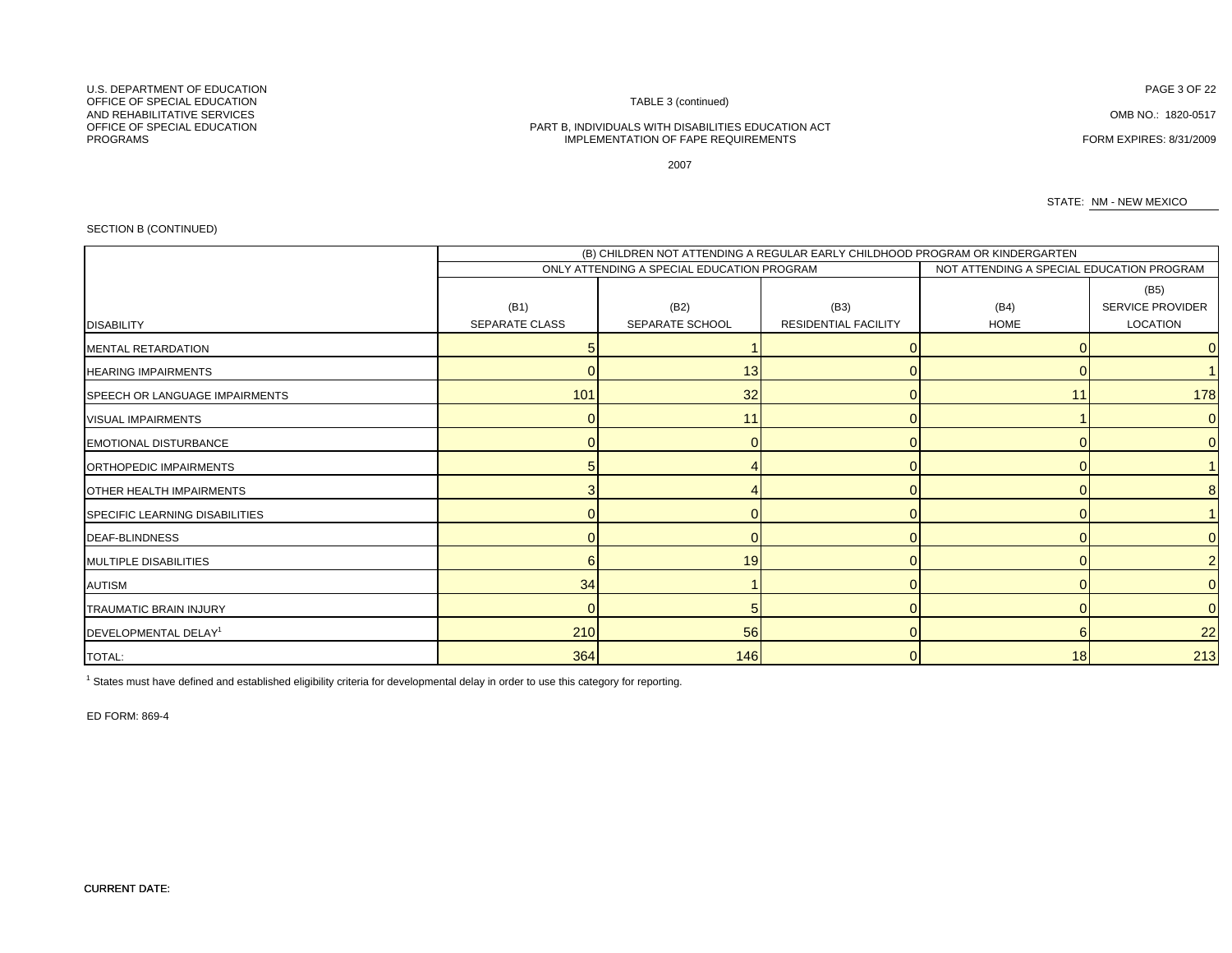U.S. DEPARTMENT OF EDUCATIONOFFICE OF SPECIAL EDUCATIONAND REHABILITATIVE SERVICESAND REHABILITATIVE SERVICES COMBINO.: 1820-0517<br>OFFICE OF SPECIAL EDUCATION COMBINO COMBINO.: 1820-0517 PROGRAMS

### TABLE 3 (continued)

#### PART B, INDIVIDUALS WITH DISABILITIES EDUCATION ACT IMPLEMENTATION OF FAPE REQUIREMENTS FORM EXPIRES: 8/31/2009

N FAGE 4 OF 22

2007

STATE: NM - NEW MEXICO

SECTION B (CONTINUED)

|                                  |                                                  | (A) CHILDREN ATTENDING A REGULAR EARLY CHILDHOOD PROGRAM OR KINDERGARTEN<br>$(PERCENT)^1$ |                                                                                  |
|----------------------------------|--------------------------------------------------|-------------------------------------------------------------------------------------------|----------------------------------------------------------------------------------|
| <b>DISABILITY</b>                | (A1)<br>IN REGULAR EARLY<br>CHILDHOOD PROGRAM AT | (A2)<br>IN THE REGULAR EARLY<br>CHILDHOOD PROGRAM 40%<br>TO 79% TIME                      | (A3)<br>IN REGULAR EARLY<br>CHILDHOOD PROGRAM LESS<br>THAN 40% TIME<br>(PERCENT) |
| MENTAL RETARDATION               | LEAST 80% TIME (PERCENT)<br>0%                   | (PERCENT)<br>1%                                                                           | 0%                                                                               |
| <b>HEARING IMPAIRMENTS</b>       | 1%                                               | 0%                                                                                        | 1%                                                                               |
|                                  |                                                  |                                                                                           |                                                                                  |
| SPEECH OR LANGUAGE IMPAIRMENTS   | 48%                                              | 45%                                                                                       | 24%                                                                              |
| <b>VISUAL IMPAIRMENTS</b>        | 0%                                               | 0%                                                                                        | 0%                                                                               |
| <b>EMOTIONAL DISTURBANCE</b>     | 0%                                               | 0%                                                                                        | 0%                                                                               |
| ORTHOPEDIC IMPAIRMENTS           | 1%                                               | 1%                                                                                        | 0%                                                                               |
| <b>OTHER HEALTH IMPAIRMENTS</b>  | 1%                                               | 1%                                                                                        | 2%                                                                               |
| SPECIFIC LEARNING DISABILITIES   | 1%                                               | 0%                                                                                        | 0%                                                                               |
| <b>DEAF-BLINDNESS</b>            | 0%                                               | 0%                                                                                        | 0%                                                                               |
| <b>MULTIPLE DISABILITIES</b>     | 0%                                               | 1%                                                                                        | 1%                                                                               |
| <b>AUTISM</b>                    | 1%                                               | 3%                                                                                        | 3%                                                                               |
| <b>TRAUMATIC BRAIN INJURY</b>    | 0%                                               | 0%                                                                                        | 0%                                                                               |
| DEVELOPMENTAL DELAY <sup>2</sup> | 46%                                              | 49%                                                                                       | 67%                                                                              |
| <b>TOTAL:</b>                    | 100%                                             | 100%                                                                                      | 100%                                                                             |

**1 STATES SHOULD NOT PROVIDE PERCENTAGES IN THIS SECTION, AS THEY WILL BE CALCULATED AFTER THE COUNTS ARE SUBMITTED.**

 $\blacksquare$ 

<sup>2</sup> States must have defined and established eligibility criteria for developmental delay in order to use this category for reporting.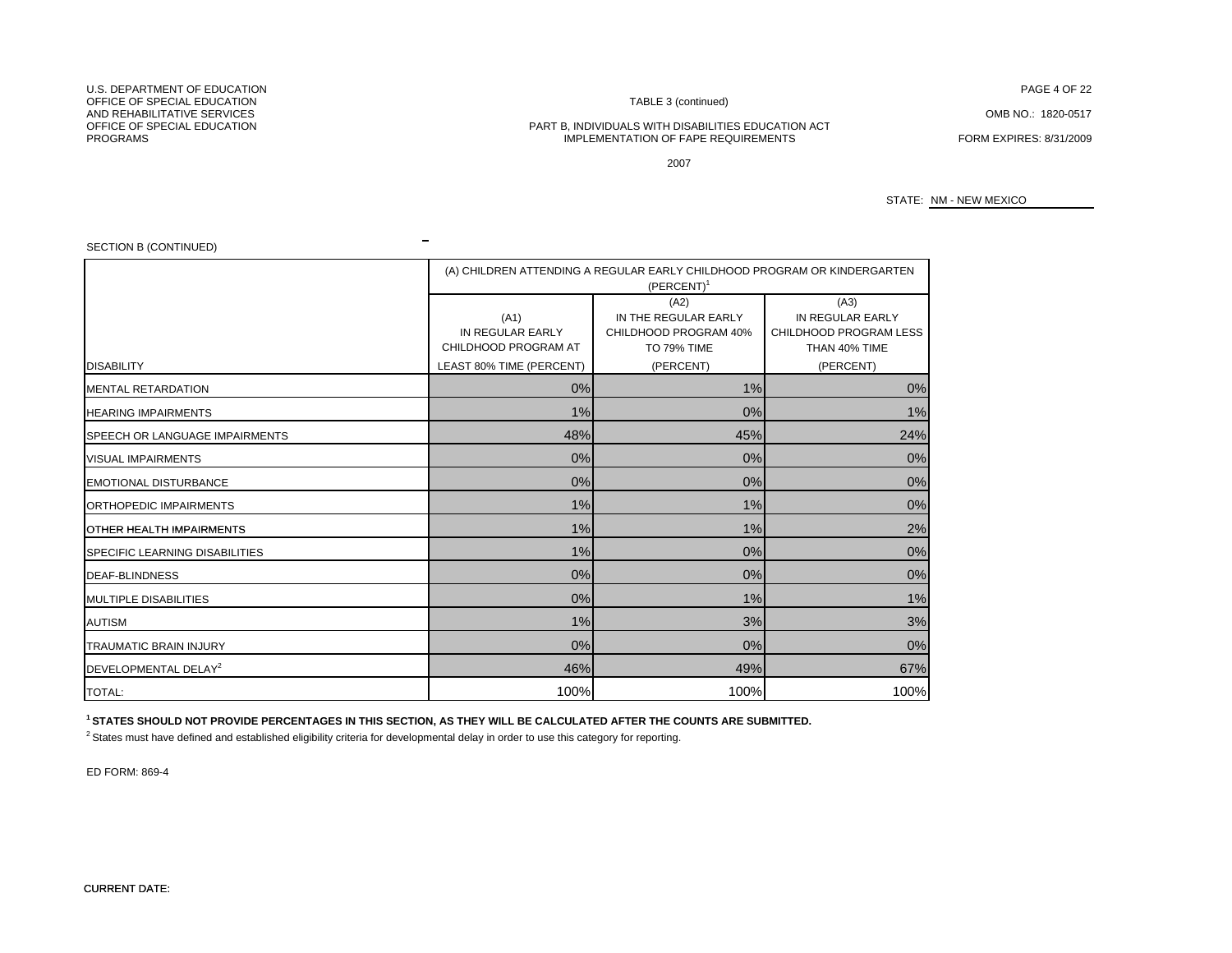PART B, INDIVIDUALS WITH DISABILITIES EDUCATION ACT IMPLEMENTATION OF FAPE REQUIREMENTS **FORM EXPIRES: 8/31/2009** 

2007

STATE: NM - NEW MEXICO

SECTION B (continued)

|                                       | (B) CHILDREN NOT ATTENDING A REGULAR EARLY CHILDHOOD PROGRAM OR KINDERGARTEN<br>$(PERCENT)^1$ |                                            |                                                  |                                              |                                                                 |  |  |  |
|---------------------------------------|-----------------------------------------------------------------------------------------------|--------------------------------------------|--------------------------------------------------|----------------------------------------------|-----------------------------------------------------------------|--|--|--|
|                                       |                                                                                               | ONLY ATTENDING A SPECIAL EDUCATION PROGRAM |                                                  | NOT ATTENDING A SPECIAL EDUCATION<br>PROGRAM |                                                                 |  |  |  |
| <b>DISABILITY</b>                     | (B1)<br><b>SEPARATE CLASS</b><br>(PERCENT)                                                    | (B2)<br>SEPARATE SCHOOL<br>(PERCENT)       | (B3)<br><b>RESIDENTIAL FACILITY</b><br>(PERCENT) | (B4)<br><b>HOME</b><br>(PERCENT)             | (B5)<br><b>SERVICE PROVIDER</b><br><b>LOCATION</b><br>(PERCENT) |  |  |  |
| MENTAL RETARDATION                    | 1%                                                                                            | 1%                                         | 0%                                               | 0%                                           | 0%                                                              |  |  |  |
| <b>HEARING IMPAIRMENTS</b>            | 0%                                                                                            | 9%                                         | 0%                                               | 0%                                           | 0%                                                              |  |  |  |
| SPEECH OR LANGUAGE IMPAIRMENTS        | 28%                                                                                           | 22%                                        | 0%                                               | 61%                                          | 84%                                                             |  |  |  |
| <b>VISUAL IMPAIRMENTS</b>             | 0%                                                                                            | 8%                                         | $0\%$                                            | 6%                                           | 0%                                                              |  |  |  |
| <b>EMOTIONAL DISTURBANCE</b>          | 0%                                                                                            | 0%                                         | 0%                                               | 0%                                           | 0%                                                              |  |  |  |
| ORTHOPEDIC IMPAIRMENTS                | 1%                                                                                            | 3%                                         | 0%                                               | 0%                                           | 0%                                                              |  |  |  |
| <b>OTHER HEALTH IMPAIRMENTS</b>       | 1%                                                                                            | 3%                                         | 0%                                               | 0%                                           | 4%                                                              |  |  |  |
| <b>SPECIFIC LEARNING DISABILITIES</b> | 0%                                                                                            | 0%                                         | 0%                                               | 0%                                           | 0%                                                              |  |  |  |
| <b>DEAF-BLINDNESS</b>                 | 0%                                                                                            | 0%                                         | 0%                                               | 0%                                           | 0%                                                              |  |  |  |
| <b>MULTIPLE DISABILITIES</b>          | 2%                                                                                            | 13%                                        | 0%                                               | 0%                                           | 1%                                                              |  |  |  |
| <b>AUTISM</b>                         | 9%                                                                                            | 1%                                         | 0%                                               | 0%                                           | 0%                                                              |  |  |  |
| <b>TRAUMATIC BRAIN INJURY</b>         | 0%                                                                                            | 3%                                         | 0%                                               | 0%                                           | 0%                                                              |  |  |  |
| DEVELOPMENTAL DELAY <sup>2</sup>      | 58%                                                                                           | 38%                                        | 0%                                               | 33%                                          | 10%                                                             |  |  |  |
| <b>TOTAL:</b>                         | 100%                                                                                          | 100%                                       | 100%                                             | 100%                                         | 100%                                                            |  |  |  |

**1 STATES SHOULD NOT PROVIDE PERCENTAGES IN THIS SECTION, AS THEY WILL BE CALCULATED AFTER THE COUNTS ARE SUBMITTED.**

<sup>2</sup> States must have defined and established eligibility criteria for developmental delay in order to use this category for reporting.

ED FORM: 869-4

#### TABLE 3 (continued)

U.S. DEPARTMENT OF EDUCATIONOFFICE OF SPECIAL EDUCATIONAND REHABILITATIVE SERVICESNET AND REHABILITATIVE SERVICES COMB NO.: 1820-0517<br>OFFICE OF SPECIAL EDUCATION COMB NO.: 1820-0517 PROGRAMS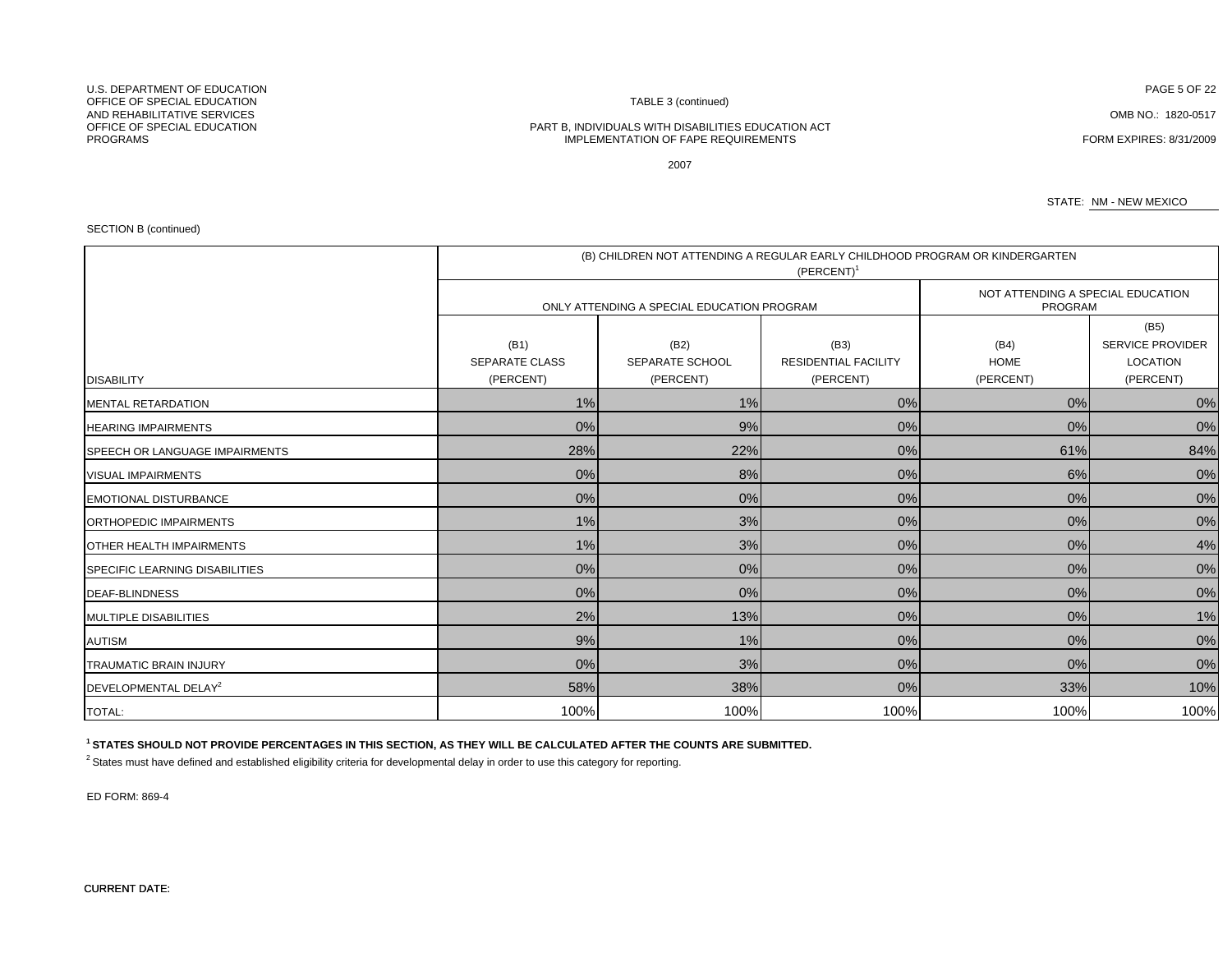CURRENT DATE:

U.S. DEPARTMENT OF EDUCATIONOFFICE OF SPECIAL EDUCATIONAND REHABILITATIVE SERVICES<br>OFFICE OF SPECIAL EDUCATION PROGRAMS

# TABLE 3 (continued)

#### PART B, INDIVIDUALS WITH DISABILITIES EDUCATION ACT IMPLEMENTATION OF FAPE REQUIREMENTS FORM EXPIRES: 8/31/2009

2007

#### SECTION C. RACE/ETHNICITY OF CHILDREN WITH DISABILITIES AGES 3-5 BY EDUCATIONAL ENVIRONMENT

|                                                                |                                                        |                                                                         | RACE/ETHNICITY       |                 |                |                 |                |                |
|----------------------------------------------------------------|--------------------------------------------------------|-------------------------------------------------------------------------|----------------------|-----------------|----------------|-----------------|----------------|----------------|
| <b>EDUCATIONAL ENVIRONMENT:</b>                                |                                                        |                                                                         | AMERICAN             | ASIAN OR        |                |                 |                |                |
|                                                                |                                                        |                                                                         | <b>INDIAN OR</b>     | OTHER PACIFIC   | <b>BLACK</b>   |                 | <b>WHITE</b>   |                |
|                                                                |                                                        |                                                                         | <b>ALASKA NATIVE</b> | <b>ISLANDER</b> | (Not Hispanic) | <b>HISPANIC</b> | (Not Hispanic) | <b>TOTAL</b>   |
| (A)<br>CHILDREN ATTENDING A REGULAR EARLY<br>CHILDHOOD PROGRAM |                                                        | (A1) IN THE REGULAR EARLY<br>CHILDHOOD PROGRAM AT<br>LEAST 80% OF TIME  | 526                  | 32              | 101            | 1837            | 1282           | 3778           |
|                                                                |                                                        | (A2) IN THE REGULAR EARLY<br>CHILDHOOD PROGRAM 40% TO<br>79% OF TIME    | 36                   |                 | 17             | 471             | 285            | 813            |
|                                                                |                                                        | (A3) IN THE REGULAR EARLY<br>CHILDHOOD PROGRAM LESS<br>THAN 40% OF TIME | 158                  | q               | 11             | 546             | 281            | 1005           |
| (B)<br><b>CHILDREN NOT</b>                                     | <b>ATTENDING A SPECIAL</b><br><b>EDUCATION PROGRAM</b> | (B1) SEPARATE CLASS                                                     | 15                   | 13              | 38             | 125             | 173            | 364            |
| <b>ATTENDING A REGULAR</b><br><b>EARLY CHILDHOOD</b>           |                                                        | (B2) SEPARATE SCHOOL                                                    | 12                   |                 | 10             | 85              | 37             | 146            |
| PROGRAM OR<br>KINDERGARTEN                                     |                                                        | (B3) RESIDENTIAL FACILITY                                               |                      |                 |                |                 |                | $\overline{0}$ |
|                                                                | <b>NOT ATTENDING A</b><br><b>SPECIAL EDUCATION</b>     | (B4) HOME                                                               |                      |                 |                |                 |                | 18             |
|                                                                | PROGRAM:                                               | (B5) SERVICE PROVIDER<br>LOCATION                                       |                      |                 |                | 75              | 123            | 213            |
| (C) TOTAL (OF ROW A1 -B5)                                      |                                                        |                                                                         | 756                  | 61              | 184            | 3147            | 2189           | 6337           |

ED FORM: 869-4

N ASSEMBLING TO PAGE 6 OF 22 A REPORT OF 22 A REPORT OF 22 A REPORT OF 22 A REPORT OF 22 A REPORT OF 22 A REPORT OF 22

OMB NO.: 1820-0517

STATE: NM - NEW MEXICO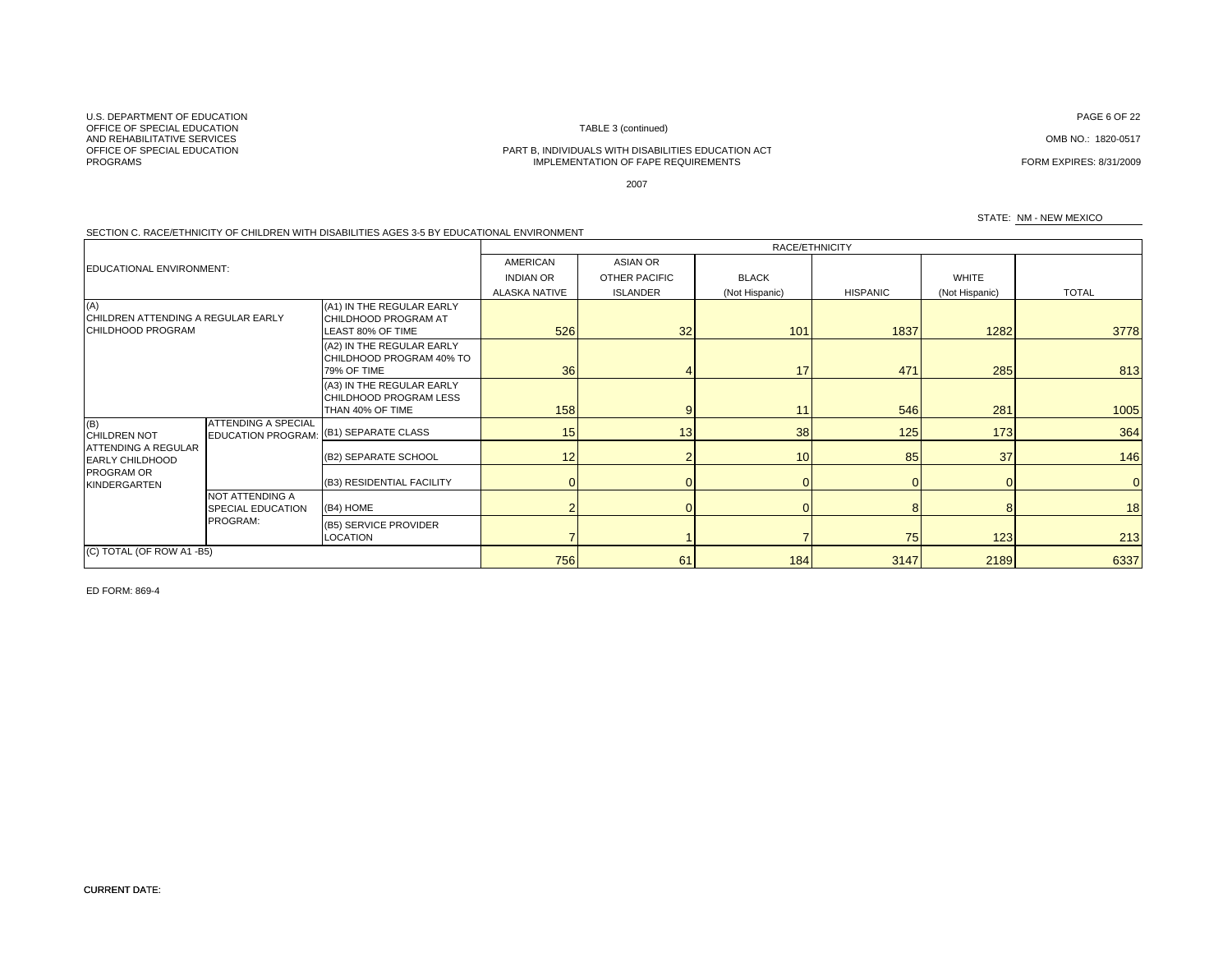U.S. DEPARTMENT OF EDUCATIONOFFICE OF SPECIAL EDUCATIONAND REHABILITATIVE SERVICES<br>OFFICE OF SPECIAL EDUCATION PROGRAMS

#### TABLE 3 (continued)

#### PART B, INDIVIDUALS WITH DISABILITIES EDUCATION ACT IMPLEMENTATION OF FAPE REQUIREMENTS FORM EXPIRES: 8/31/2009

N DISPONSIVE PAGE 7 OF 22 AND NOTE . AND NOTE THAT IS NOT THE RELEASED OF 22 AND NOTE 22 AND NOTE 22 AND NOTE 22

OMB NO.: 1820-0517

2007

#### STATE: NM - NEW MEXICO

| SECTION C (CONTINUED)                                                                                                                                                                                                                                          |                                                                      |                                                                                |                             |    |     |                                             |                           |      |  |  |  |
|----------------------------------------------------------------------------------------------------------------------------------------------------------------------------------------------------------------------------------------------------------------|----------------------------------------------------------------------|--------------------------------------------------------------------------------|-----------------------------|----|-----|---------------------------------------------|---------------------------|------|--|--|--|
|                                                                                                                                                                                                                                                                |                                                                      |                                                                                | RACE/ETHNICITY<br>(PERCENT) |    |     |                                             |                           |      |  |  |  |
| <b>AMERICAN</b><br><b>ASIAN OR</b><br>EDUCATIONAL ENVIRONMENT:<br><b>INDIAN OR</b><br><b>BLACK</b><br><b>OTHER PACIFIC</b><br><b>ALASKA NATIVE</b><br><b>ISLANDER</b><br><b>HISPANIC</b><br>(Not Hispanic)<br>(PERCENT)<br>(PERCENT)<br>(PERCENT)<br>(PERCENT) |                                                                      |                                                                                |                             |    |     | <b>WHITE</b><br>(Not Hispanic)<br>(PERCENT) | <b>TOTAL</b><br>(PERCENT) |      |  |  |  |
| (A) CHILDREN ATTENDING A REGULAR EARLY<br>CHILDHOOD PROGRAM                                                                                                                                                                                                    |                                                                      | (A1) IN THE REGULAR EARLY<br><b>CHILDHOOD PROGRAM AT</b><br>LEAST 80% OF TIME  | 14%                         | 1% | 3%  | 49%                                         | 34%                       | 100% |  |  |  |
|                                                                                                                                                                                                                                                                |                                                                      | (A2) IN THE REGULAR EARLY<br>CHILDHOOD PROGRAM 40% TO<br>79% OF TIME           | 4%                          | 0% | 2%  | 58%                                         | 35%                       | 100% |  |  |  |
|                                                                                                                                                                                                                                                                |                                                                      | (A3) IN THE REGULAR EARLY<br><b>CHILDHOOD PROGRAM LESS</b><br>THAN 40% OF TIME | 16%                         | 1% | 1%  | 54%                                         | 28%                       | 100% |  |  |  |
| (B) CHILDREN NOT<br><b>ATTENDING A REGULAR</b>                                                                                                                                                                                                                 | <b>ATTENDING A SPECIAL</b><br>EDUCATION PROGRAM: (B1) SEPARATE CLASS |                                                                                | 4%                          | 4% | 10% | 34%                                         | 48%                       | 100% |  |  |  |
| <b>EARLY CHILDHOOD</b><br><b>PROGRAM OR</b>                                                                                                                                                                                                                    |                                                                      | (B2) SEPARATE SCHOOL                                                           | 8%                          | 1% | 7%  | 58%                                         | 25%                       | 100% |  |  |  |
| KINDERGARTEN                                                                                                                                                                                                                                                   |                                                                      | (B3) RESIDENTIAL FACILITY                                                      | 0%                          | 0% | 0%  | 0%                                          | 0%                        | 100% |  |  |  |
|                                                                                                                                                                                                                                                                | <b>NOT ATTENDING A</b><br><b>SPECIAL EDUCATION</b>                   | (B4) HOME                                                                      | 11%                         | 0% | 0%  | 44%                                         | 44%                       | 100% |  |  |  |
|                                                                                                                                                                                                                                                                | PROGRAM:                                                             | (B5) SERVICE PROVIDER<br>LOCATION                                              | 3%                          | 0% | 3%  | 35%                                         | 58%                       | 100% |  |  |  |
| (C) TOTAL (OF ROW A1 -B5)                                                                                                                                                                                                                                      |                                                                      |                                                                                | 12%                         | 1% | 3%  | 50%                                         | 35%                       | 100% |  |  |  |

**1 STATES SHOULD NOT PROVIDE PERCENTAGES IN THIS SECTION, AS THEY WILL BE CALCULATED AFTER THE COUNTS ARE SUBMITTED.**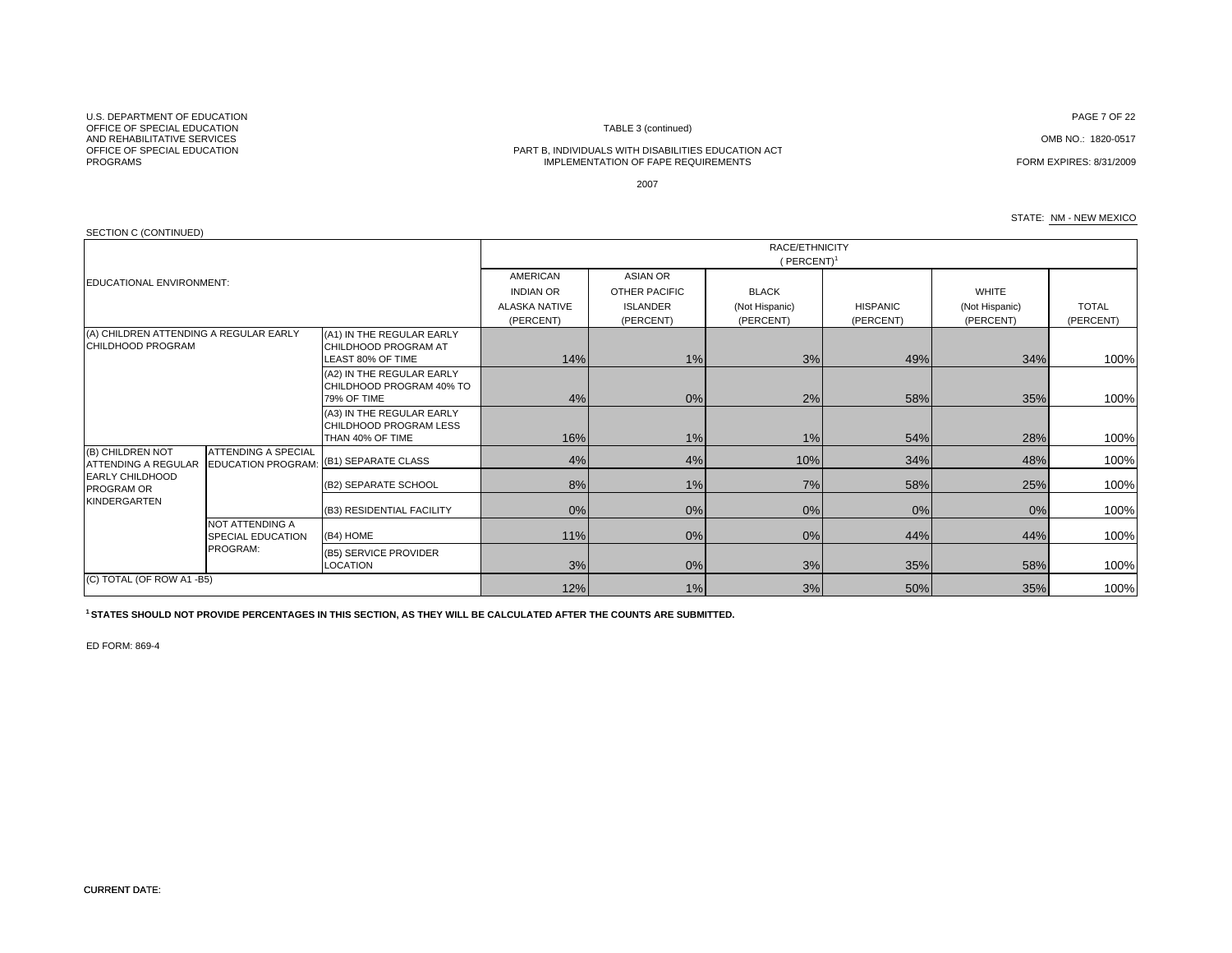#### CURRENT DATE:

ED FORM: 869-4

#### MALE FEMALE TOTAL(A1) IN THE REGULAR EARLY CHILDHOOD PROGRAM AT LEAST 80% OF TIME 2491 1287 3778(A2) IN THE REGULAR EARLY CHILDHOOD PROGRAM 40% TO 79% OF TIMEE 5601 2531 813 (A3) IN THE REGULAR EARLY CHILDHOOD PROGRAM LESS THAN 40% OF TIMEE 653l 352l 1005 273 91 364 GENDEREDUCATIONAL ENVIRONMENT:(A) CHILDREN ATTENDING A REGULAR EARLY CHILDHOOD PROGRAM(B) CHILDREN NOT ATTENDING A ATTENDING A SPECIAL (B1) SEPARATE CLASS (B2) SEPARATE SCHOOL **146 146 146** (B3) RESIDENTIAL FACILITY (Basic control of the control of the control of the control of the control of the control of the control of the control of the control of the control of the control of the control of the control o (B4) HOME 11 7 18 (B5) SERVICE PROVIDER LOCATION 137 76 213213 4204 **2133** 6337 (C) TOTAL (OF ROW A1 -B5) REGULAR EARLY CHILDHOOD PROGRAM OR KINDERGARTENEDUCATION PROGRAM:NOT ATTENDING A SPECIAL EDUCATION PROGRAM:

SECTION D: GENDER OF CHILDREN WITH DISABILITIES AGES 3-5 BY EDUCATIONAL ENVIRONMENT

U.S. DEPARTMENT OF EDUCATIONOFFICE OF SPECIAL EDUCATIONAND REHABILITATIVE SERVICESPROGRAMS

# OFFICE OF SPECIAL EDUCATION PART B, INDIVIDUALS WITH DISABILITIES EDUCATION ACT IMPLEMENTATION OF FAPE REQUIREMENTS FORM EXPIRES: 8/31/2009

2007

OMB NO.: 1820-0517

STATE: NM - NEW MEXIC

PAGE 8 OF 22

TABLE 3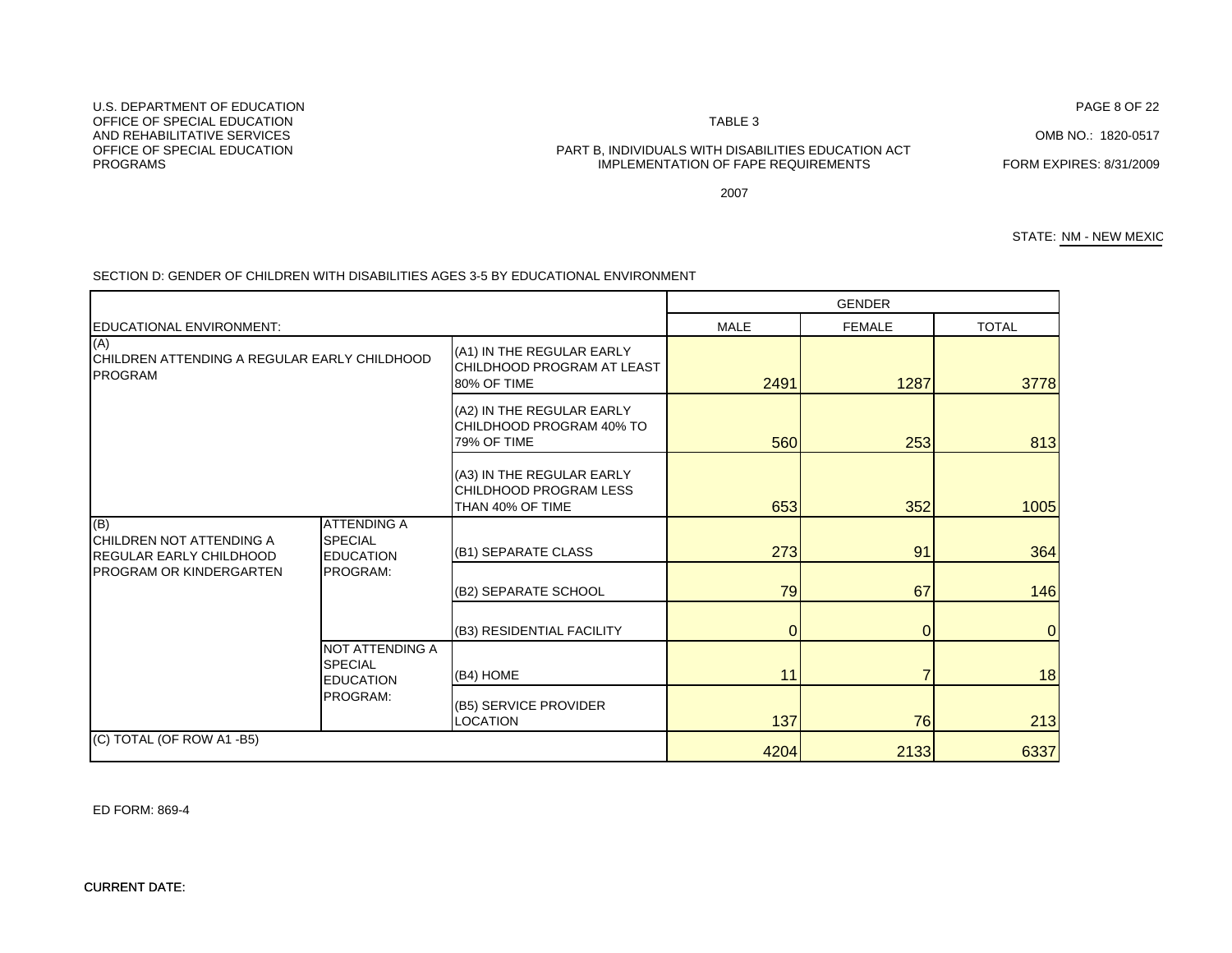U.S. DEPARTMENT OF EDUCATIONOFFICE OF SPECIAL EDUCATIONAND REHABILITATIVE SERVICESPROGRAMS

N TABLE 3

# OFFICE OF SPECIAL EDUCATION PART B, INDIVIDUALS WITH DISABILITIES EDUCATION ACT IMPLEMENTATION OF FAPE REQUIREMENTS FORM EXPIRES: 8/31/2009

PAGE 9 OF 22

OMB NO.: 1820-0517

2007

#### STATE: NM - NEW MEXICO

| SECTION D (CONTINUED)                                                 |                                                            |                                                                         |                   |                            |                           |
|-----------------------------------------------------------------------|------------------------------------------------------------|-------------------------------------------------------------------------|-------------------|----------------------------|---------------------------|
|                                                                       |                                                            |                                                                         |                   | <b>GENDER</b><br>(PERCENT) |                           |
| EDUCATIONAL ENVIRONMENT:                                              |                                                            |                                                                         | MALE<br>(PERCENT) | <b>FEMALE</b><br>(PERCENT) | <b>TOTAL</b><br>(PERCENT) |
| (A)<br>CHILDREN ATTENDING A REGULAR EARLY CHILDHOOD<br><b>PROGRAM</b> |                                                            | (A1) IN THE REGULAR EARLY<br>CHILDHOOD PROGRAM AT LEAST<br>80% OF TIME  | 66%               | 34%                        | 100%                      |
|                                                                       |                                                            | (A2) IN THE REGULAR EARLY<br>CHILDHOOD PROGRAM 40% TO<br>79% OF TIME    | 69%               | 31%                        | 100%                      |
|                                                                       |                                                            | (A3) IN THE REGULAR EARLY<br>CHILDHOOD PROGRAM LESS<br>THAN 40% OF TIME | 65%               | 35%                        | 100%                      |
| (B)<br>CHILDREN NOT ATTENDING A<br><b>REGULAR EARLY CHILDHOOD</b>     | <b>ATTENDING A</b><br><b>SPECIAL EDUCATION</b><br>PROGRAM: | (B1) SEPARATE CLASS                                                     | 75%               | 25%                        | 100%                      |
| <b>PROGRAM OR KINDERGARTEN</b>                                        |                                                            | (B2) SEPARATE SCHOOL                                                    | 54%               | 46%                        | 100%                      |
|                                                                       |                                                            | (B3) RESIDENTIAL FACILITY                                               | 0%                | 0%                         | 100%                      |
|                                                                       | NOT ATTENDING A<br><b>SPECIAL EDUCATION</b><br>PROGRAM:    | (B4) HOME                                                               | 61%               | 39%                        | 100%                      |
|                                                                       | (B5) SERVICE PROVIDER<br><b>LOCATION</b>                   |                                                                         | 64%               | 36%                        | 100%                      |
| (C) TOTAL (OF ROW A1 -B5)                                             |                                                            |                                                                         | 66%               | 34%                        | 100%                      |

**1 STATES SHOULD NOT PROVIDE PERCENTAGES IN THIS SECTION, AS THEY WILL BE CALCULATED AFTER THE COUNTS ARE SUBMITTED.**

ED FORM: 869-4

### CURRENT DATE: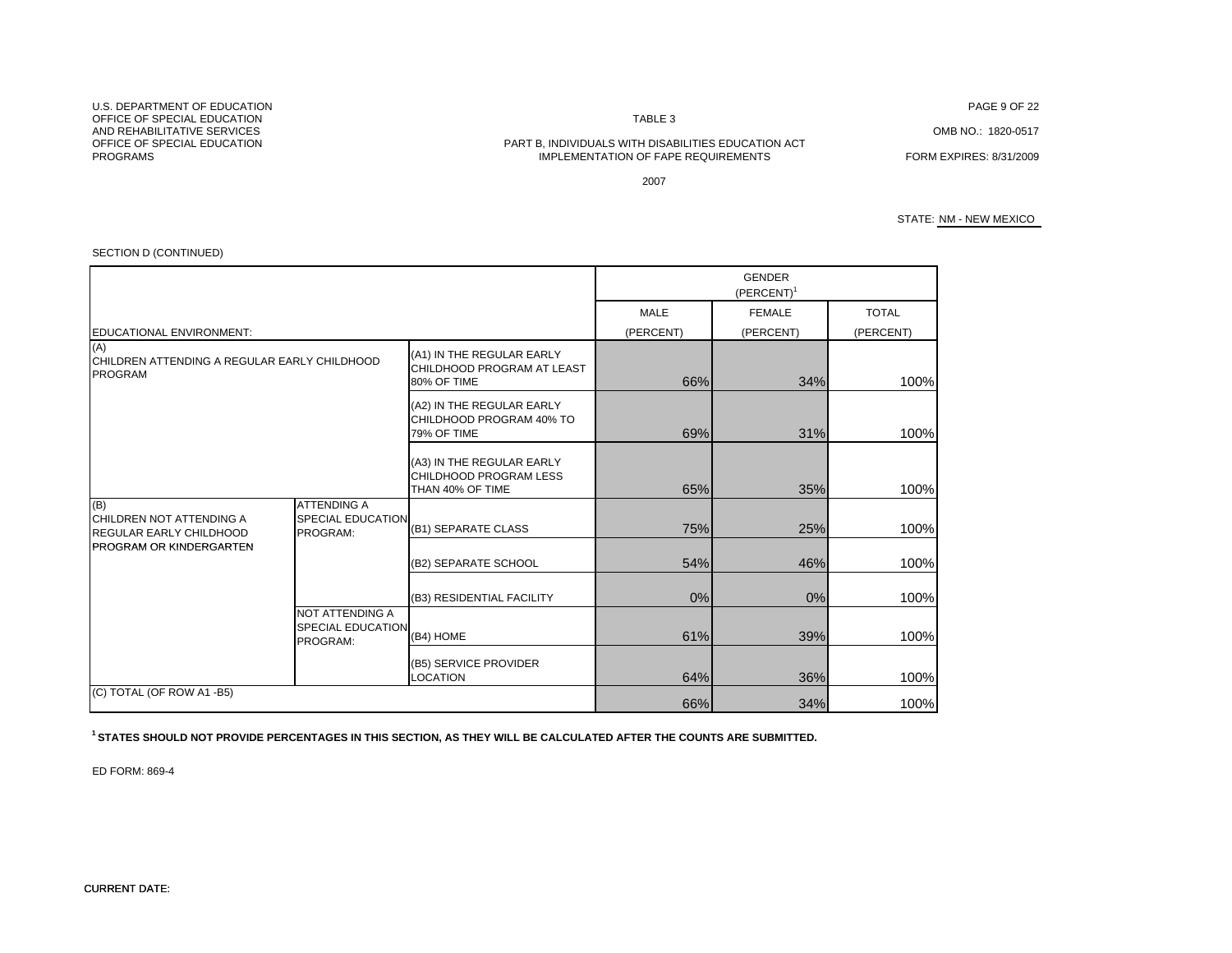ED FORM: 869-4

U.S. DEPARTMENT OF EDUCATIONOFFICE OF SPECIAL EDUCATIONN TABLE 3 AND REHABILITATIVE SERVICES

# OFFICE OF SPECIAL EDUCATION PART B, INDIVIDUALS WITH DISABILITIES EDUCATION ACT IMPLEMENTATION OF FAPE REQUIREMENTS

2007

STATE: NM - NEW MEXICO

FORM EXPIRES: 8/31/2009

|                                                                          |                                                          |                                                                         |            | LIMITED ENGLISH PROFICIENCY STATUS |                |
|--------------------------------------------------------------------------|----------------------------------------------------------|-------------------------------------------------------------------------|------------|------------------------------------|----------------|
| EDUCATIONAL ENVIRONMENT:                                                 |                                                          |                                                                         | <b>YES</b> | NO.                                | <b>TOTAL</b>   |
| (A)<br>CHILDREN ATTENDING A REGULAR EARLY CHILDHOOD<br><b>PROGRAM</b>    |                                                          | (A1) IN THE REGULAR EARLY<br>CHILDHOOD PROGRAM AT LEAST<br>80% OF TIME  | 365        | 3413                               | 3778           |
|                                                                          |                                                          | (A2) IN THE REGULAR EARLY<br>CHILDHOOD PROGRAM 40% TO<br>79% OF TIME    | 43         | 770                                | 813            |
|                                                                          |                                                          | (A3) IN THE REGULAR EARLY<br>CHILDHOOD PROGRAM LESS<br>THAN 40% OF TIME | 66         | 939                                | 1005           |
| (B)<br><b>CHILDREN NOT ATTENDING A</b><br><b>REGULAR EARLY CHILDHOOD</b> | <b>ATTENDING A</b><br><b>SPECIAL</b><br><b>EDUCATION</b> | (B1) SEPARATE CLASS                                                     | $\Omega$   | 364                                | 364            |
| <b>IPROGRAM OR KINDERGARTEN</b>                                          | PROGRAM:                                                 | (B2) SEPARATE SCHOOL                                                    | $\Omega$   | 146                                | 146            |
|                                                                          |                                                          | (B3) RESIDENTIAL FACILITY                                               |            |                                    | $\overline{0}$ |
|                                                                          | NOT ATTENDING A<br><b>SPECIAL</b><br><b>EDUCATION</b>    | (B4) HOME                                                               | $\Omega$   | 18                                 | 18             |
|                                                                          | PROGRAM:                                                 | (B5) SERVICE PROVIDER<br><b>LOCATION</b>                                | $\Omega$   | 213                                | 213            |
| (C) TOTAL (OF ROW A1 -B5)                                                |                                                          |                                                                         | 474        | 5863                               | 6337           |

SECTION E: LIMITED ENGLISH PROFICIENCY STATUS OF CHILDREN WITH DISABILITIES AGES 3-5 BY EDUCATIONAL ENVIRONMENT

PROGRAMS

PAGE 10 OF 22

OMB NO.: 1820-0517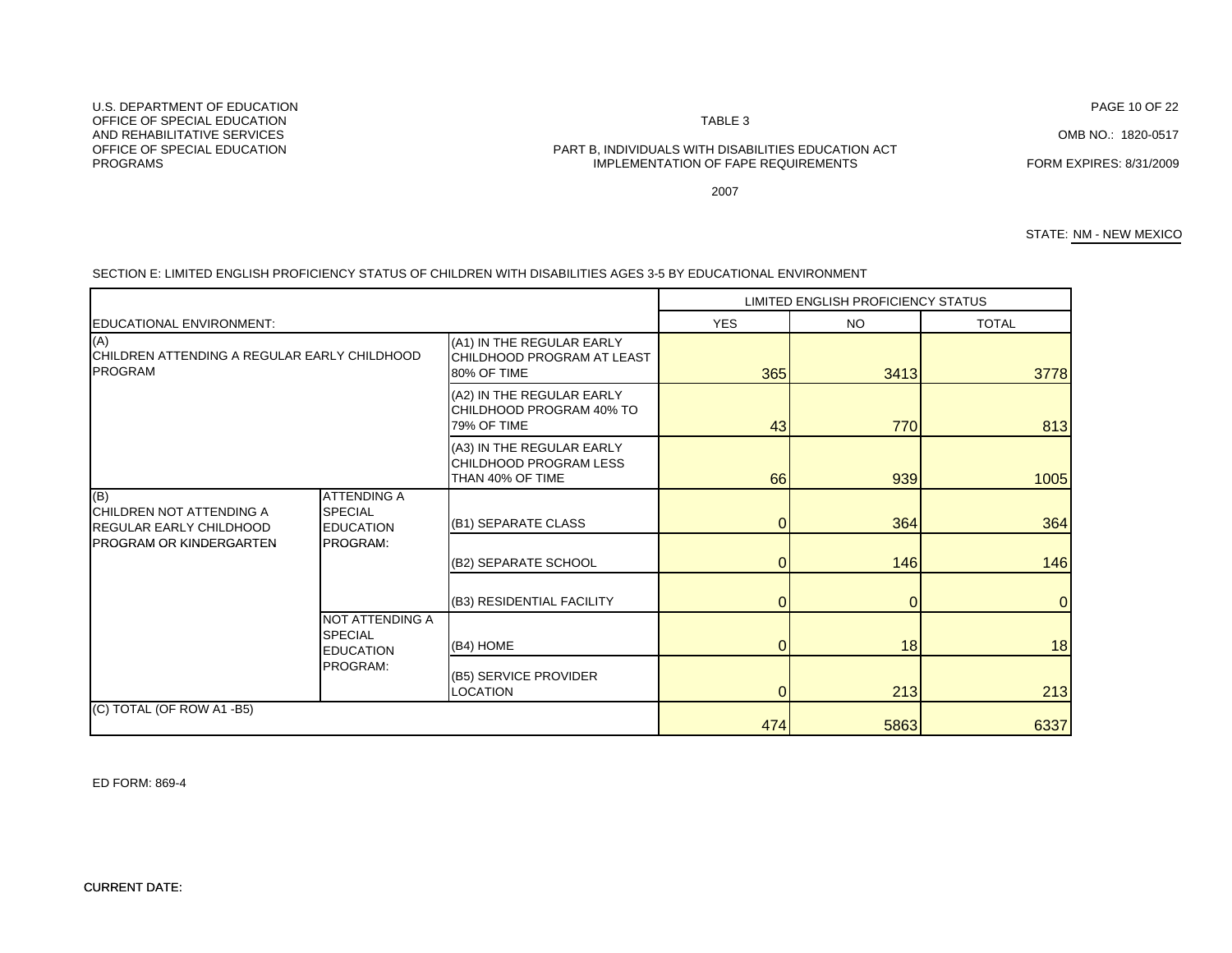#### N TABLE 3

#### OFFICE OF SPECIAL EDUCATION PART B, INDIVIDUALS WITH DISABILITIES EDUCATION ACT IMPLEMENTATION OF FAPE REQUIREMENTS FORM EXPIRES: 8/31/2009

PAGE 11 OF 22

OMB NO.: 1820-0517

2007

STATE: NM - NEW MEXICO

|                                                                               |                                                              |                                                                               |            | LIMITED ENGLISH PROFICIENCY STATUS<br>$(PERCENT)^1$ |              |
|-------------------------------------------------------------------------------|--------------------------------------------------------------|-------------------------------------------------------------------------------|------------|-----------------------------------------------------|--------------|
|                                                                               |                                                              |                                                                               | <b>YES</b> | <b>NO</b>                                           | <b>TOTAL</b> |
| <b>EDUCATIONAL ENVIRONMENT:</b>                                               |                                                              |                                                                               | (PERCENT)  | (PERCENT)                                           | (PERCENT)    |
| (A)<br><b>ICHILDREN ATTENDING A REGULAR EARLY CHILDHOOD</b><br><b>PROGRAM</b> |                                                              | (A1) IN THE REGULAR EARLY<br><b>CHILDHOOD PROGRAM AT LEAST</b><br>80% OF TIME | 10%        | 90%                                                 | 100%         |
|                                                                               |                                                              | (A2) IN THE REGULAR EARLY<br>CHILDHOOD PROGRAM 40% TO<br>79% OF TIME          | 5%         | 95%                                                 | 100%         |
|                                                                               |                                                              | (A3) IN THE REGULAR EARLY<br>CHILDHOOD PROGRAM LESS<br>THAN 40% OF TIME       | 7%         | 93%                                                 | 100%         |
| (B)<br><b>ICHILDREN NOT ATTENDING A</b><br><b>REGULAR EARLY CHILDHOOD</b>     | <b>ATTENDING A</b><br><b>SPECIAL</b><br><b>EDUCATION</b>     | (B1) SEPARATE CLASS                                                           | 0%         | 100%                                                | 100%         |
| <b>PROGRAM OR KINDERGARTEN</b>                                                | PROGRAM:                                                     | (B2) SEPARATE SCHOOL                                                          | 0%         | 100%                                                | 100%         |
|                                                                               |                                                              | (B3) RESIDENTIAL FACILITY                                                     | 0%         | 0%                                                  | 100%         |
|                                                                               | <b>NOT ATTENDING A</b><br><b>SPECIAL</b><br><b>EDUCATION</b> | (B4) HOME                                                                     | 0%         | 100%                                                | 100%         |
|                                                                               | PROGRAM:                                                     | (B5) SERVICE PROVIDER<br><b>LOCATION</b>                                      | 0%         | 100%                                                | 100%         |
| (C) TOTAL (OF ROW A1 -B5)                                                     |                                                              |                                                                               | 7%         | 93%                                                 | 100%         |

#### SECTION E (CONTINUED)

**1 STATES SHOULD NOT PROVIDE PERCENTAGES IN THIS SECTION, AS THEY WILL BE CALCULATED AFTER THE COUNTS ARE SUBMITTED.**

ED FORM: 869-4

CURRENT DATE: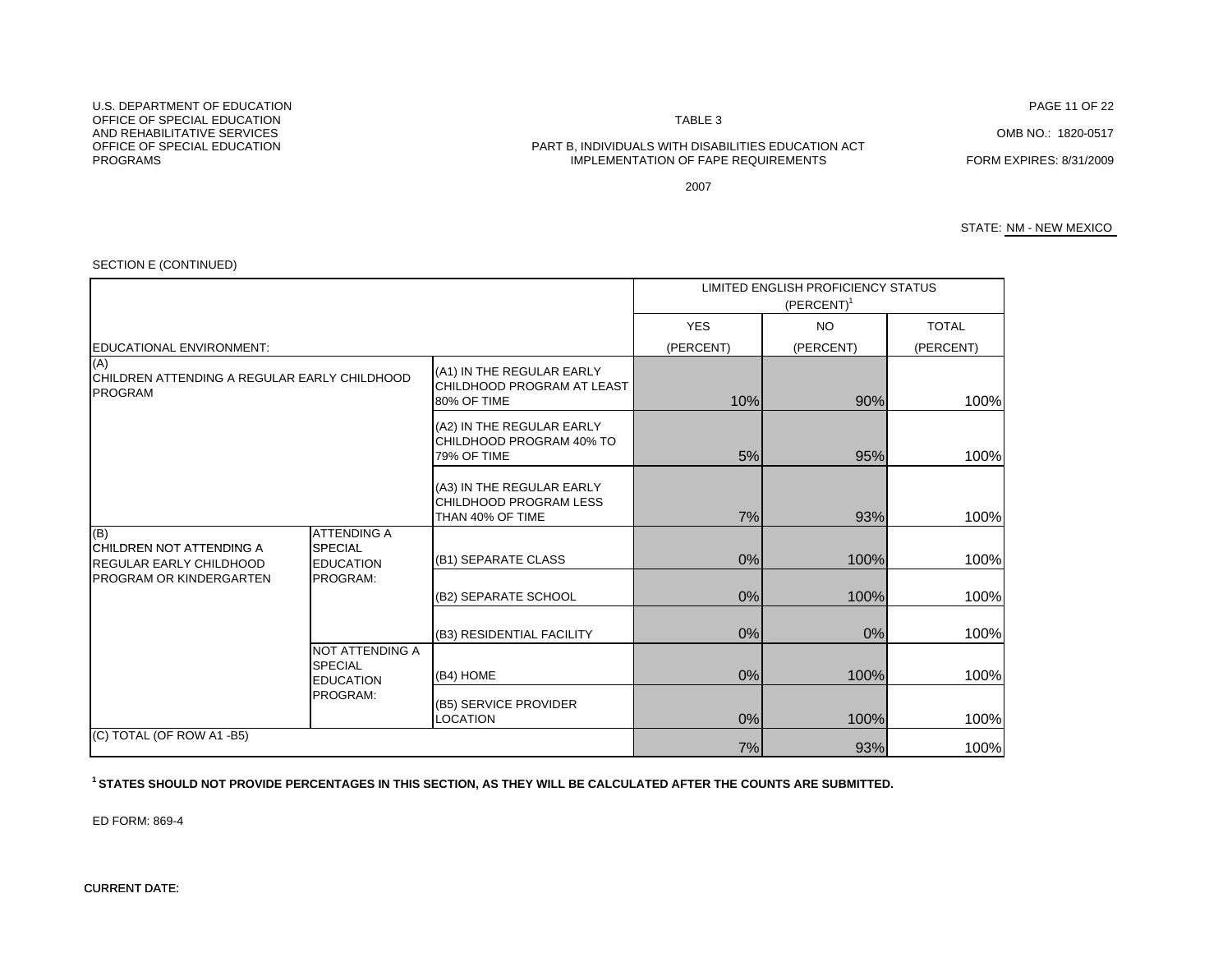PAGE 12 OF 22<br>TABLE 3 (continued)

OMB NO.: 1820-0517

OFFICE OF SPECIAL EDUCATION PART B, INDIVIDUALS WITH DISABILITIES EDUCATION ACT **IMPLEMENTATION OF FAPE REQUIREMENTS FORM EXPIRES: 8/31/2009** IMPLEMENTATION OF FAPE REQUIREMENTS

2007

STATE: NM - NEW MEXICO

### SECTION F: EDUCATIONAL ENVIRONMENT AND AGE CATEGORY OF CHILDREN WITH DISABILITIES AGES 6 -21 BY DISABILITY

|                                       | (A)<br>INSIDE THE REGULAR CLASS 80% OR MORE OF DAY |                  |              | (B)<br>INSIDE THE REGULAR CLASS NO MORE THAN 79% OF<br>DAY BUT NO LESS THAN 40% OF DAY |                  |                  |  |
|---------------------------------------|----------------------------------------------------|------------------|--------------|----------------------------------------------------------------------------------------|------------------|------------------|--|
| <b>DISABILITY</b>                     | (1)<br>$6 - 11$                                    | (2)<br>$12 - 17$ | (3)<br>18-21 | (4)<br>$6 - 11$                                                                        | (5)<br>$12 - 17$ | (6)<br>$18 - 21$ |  |
| <b>MENTAL RETARDATION</b>             | 73                                                 | 81               | 91           | 145                                                                                    | 181              | 45               |  |
| <b>HEARING IMPAIRMENTS</b>            | 103                                                | 133              | 17           | 46                                                                                     | 57               | 13               |  |
| <b>SPEECH OR LANGUAGE IMPAIRMENTS</b> | 5602                                               | 1027             | 37           | 879                                                                                    | 543              | 15               |  |
| <b>VISUAL IMPAIRMENTS</b>             | 42                                                 | 46               | 6            | 21                                                                                     | 13               | $\mathbf{1}$     |  |
| <b>EMOTIONAL DISTURBANCE</b>          | 222                                                | 521              | 81           | 139                                                                                    | 306              | 24               |  |
| <b>ORTHOPEDIC IMPAIRMENTS</b>         | 59                                                 | 38               | 12           | 14                                                                                     | 22               |                  |  |
| <b>OTHER HEALTH IMPAIRMENTS</b>       | 545                                                | 847              | 77           | 328                                                                                    | 511              | 37               |  |
| <b>SPECIFIC LEARNING DISABILITIES</b> | 2363                                               | 6009             | 756          | 1982                                                                                   | 4002             | 421              |  |
| <b>IDEAF-BLINDNESS</b>                | 3                                                  |                  | $\mathbf{0}$ | $\Omega$                                                                               | 0                | $\mathbf 0$      |  |
| <b>IMULTIPLE DISABILITIES</b>         | 37                                                 | 46               | 14           | 43                                                                                     | 82               | 19               |  |
| <b>AUTISM</b>                         | 118                                                | 88               | 25           | 86                                                                                     | 64               | 6                |  |
| <b>TRAUMATIC BRAIN INJURY</b>         | 16                                                 | 44               | 11           | 11                                                                                     | 36               | 6                |  |
| DEVELOPMENTAL DELAY <sup>1</sup>      | 1825                                               |                  |              | 604                                                                                    |                  |                  |  |
| <b>TOTAL:</b>                         | 11008                                              | 8881             | 1127         | 4298                                                                                   | 5817             | 588              |  |

<sup>1</sup>States must have defined and established eligibility criteria for developmental delay in order to use this category for reporting.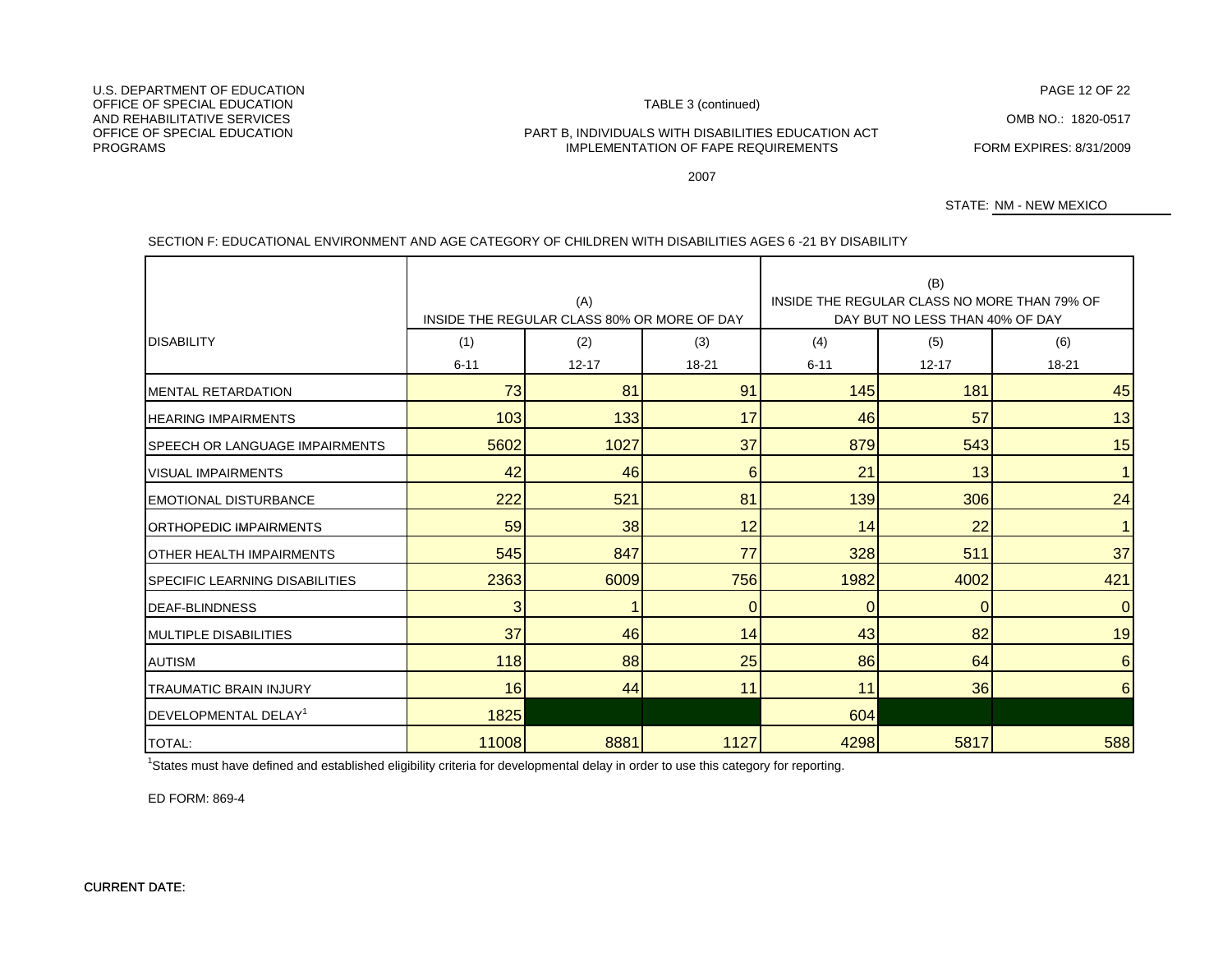#### U.S. DEPARTMENT OF EDUCATIONN DISPONSIVE PAGE 13 OF 22 AND THE SERVICE OF STATE OF STATE OF 22 AND THE SERVICE OF 22 AND THE SERVICE OF 22

OFFICE OF SPECIAL EDUCATION **TABLE 3** (continued) AND REHABILITATIVE SERVICESAND REHABILITATIVE SERVICES GARD COMB NO.: 1820-0517<br>OFFICE OF SPECIAL EDUCATION COMBINERY CONTROLLED BART B, INDIVIDUALS WITH DISABILITIES EDUCATION ACT PROGRAMS

PART B, INDIVIDUALS WITH DISABILITIES EDUCATION ACT IMPLEMENTATION OF FAPE REQUIREMENTS FORM EXPIRES: 8/31/2009

2007

STATE: NM - NEW MEXICO

#### SECTION F (CONTINUED)

|                                       |                | (C)                                           |           |                          | (D)             |                |  |
|---------------------------------------|----------------|-----------------------------------------------|-----------|--------------------------|-----------------|----------------|--|
|                                       |                | INSIDE REGULAR CLASS FOR LESS THAN 40% OF DAY |           |                          | SEPARATE SCHOOL |                |  |
| <b>DISABILITY</b>                     | (7)            | (8)                                           | (9)       | (10)                     | (11)            | (12)           |  |
|                                       | $6 - 11$       | $12 - 17$                                     | $18 - 21$ | $6 - 11$                 | $12 - 17$       | 18-21          |  |
| MENTAL RETARDATION                    | 276            | 615                                           | 194       | 2                        |                 | $\overline{0}$ |  |
| <b>HEARING IMPAIRMENTS</b>            | 56             | 101                                           | 18        |                          | $\Omega$        | $\overline{0}$ |  |
| <b>SPEECH OR LANGUAGE IMPAIRMENTS</b> | 322            | 190                                           | 15        | $\overline{2}$           |                 | $\overline{0}$ |  |
| <b>VISUAL IMPAIRMENTS</b>             | 11             | 13                                            |           | 3                        | 3               | $\overline{0}$ |  |
| <b>EMOTIONAL DISTURBANCE</b>          | 260            | 506                                           | 35        | 5                        | 21              | 1              |  |
| <b>IORTHOPEDIC IMPAIRMENTS</b>        | 15             | 23                                            |           | $\Omega$                 | $\Omega$        |                |  |
| <b>OTHER HEALTH IMPAIRMENTS</b>       | 219            | 365                                           | 36        |                          | 14              | $\mathbf{1}$   |  |
| <b>SPECIFIC LEARNING DISABILITIES</b> | 648            | 1831                                          | 251       |                          | 71              | 6              |  |
| <b>DEAF-BLINDNESS</b>                 | $\overline{2}$ | $\overline{2}$                                |           | 0                        | $\mathbf 0$     | $\overline{0}$ |  |
| <b>MULTIPLE DISABILITIES</b>          | 196            | 316                                           | 96        | 5                        |                 | $\mathbf{1}$   |  |
| <b>AUTISM</b>                         | 188            | 135                                           | 39        | $\overline{\phantom{a}}$ | $\Omega$        | $\overline{0}$ |  |
| <b>TRAUMATIC BRAIN INJURY</b>         | 23             | 33                                            | 6         |                          |                 | $\overline{0}$ |  |
| DEVELOPMENTAL DELAY <sup>1</sup>      | 491            |                                               |           |                          |                 |                |  |
| <b>TOTAL:</b>                         | 2707           | 4130                                          | 693       | 27                       | 120             | 10             |  |

<sup>1</sup>States must have defined and established eligibility criteria for developmental delay in order to use this category for reporting.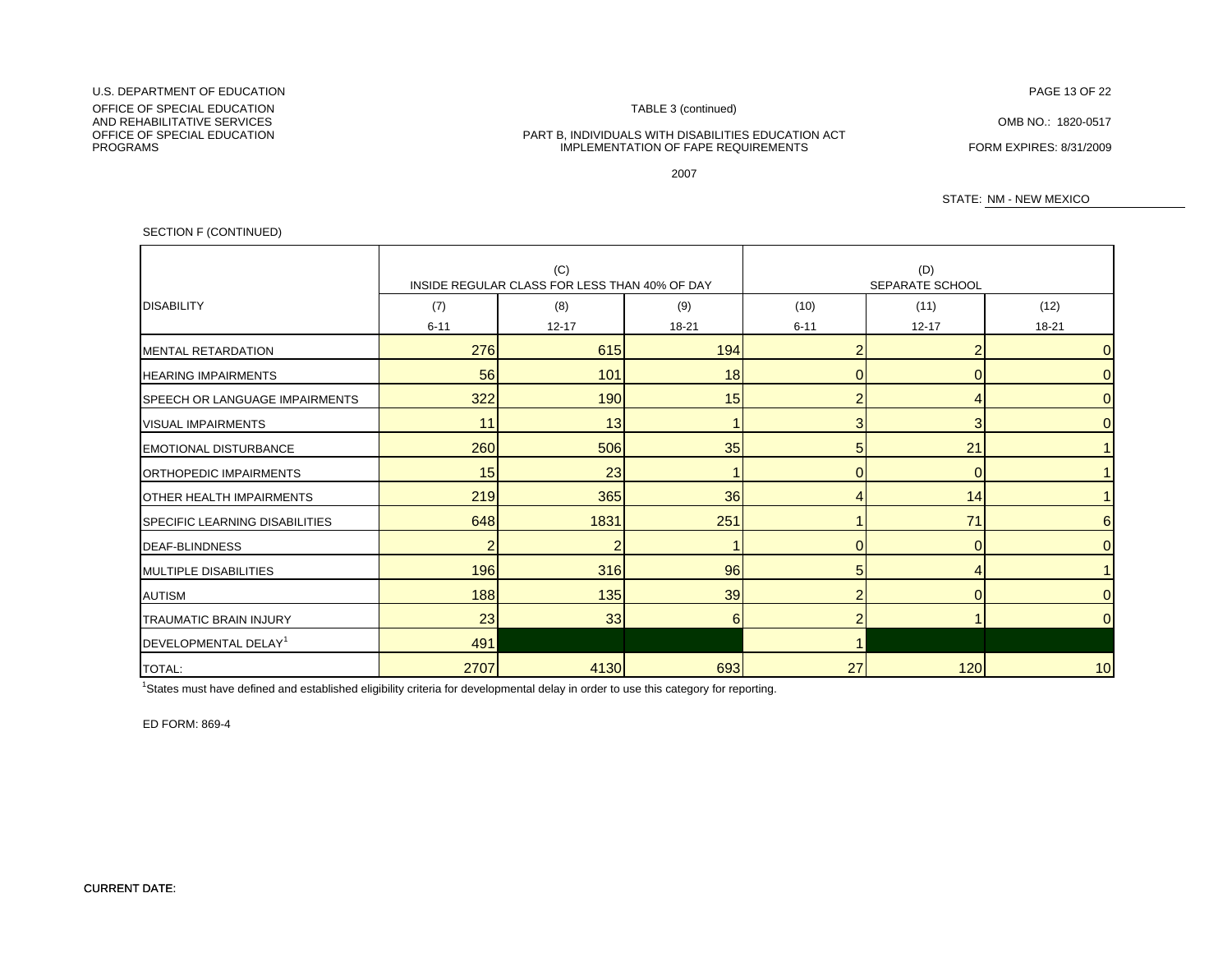N FAGE 14 OF 22

OMB NO.: 1820-0517

#### PART B, INDIVIDUALS WITH DISABILITIES EDUCATION ACT IMPLEMENTATION OF FAPE REQUIREMENTS FORM EXPIRES: 8/31/2009

2007

STATE: NM - NEW MEXICO

### SECTION F (CONTINUED)

|                                       | (E)<br><b>RESIDENTIAL FACILITY</b> |           |              | (F)<br>HOMEBOUND/HOSPITAL |                |                |  |
|---------------------------------------|------------------------------------|-----------|--------------|---------------------------|----------------|----------------|--|
| <b>DISABILITY</b>                     | (13)                               | (14)      | (15)         | (16)                      | (17)           | (18)           |  |
|                                       | $6 - 11$                           | $12 - 17$ | $18 - 21$    | $6 - 11$                  | $12 - 17$      | $18 - 21$      |  |
| <b>MENTAL RETARDATION</b>             | $\Omega$                           |           | $\Omega$     |                           | 8              |                |  |
| <b>HEARING IMPAIRMENTS</b>            | ი                                  |           |              |                           | $\mathbf{0}$   |                |  |
| <b>SPEECH OR LANGUAGE IMPAIRMENTS</b> | 2                                  |           | $\Omega$     | 3                         | 8              |                |  |
| <b>VISUAL IMPAIRMENTS</b>             | $\overline{\phantom{a}}$           | ⇁         |              |                           | $\Omega$       |                |  |
| <b>EMOTIONAL DISTURBANCE</b>          |                                    | 72        |              | 6                         | 25             |                |  |
| <b>ORTHOPEDIC IMPAIRMENTS</b>         |                                    | $\Omega$  | <sup>0</sup> |                           |                |                |  |
| <b>OTHER HEALTH IMPAIRMENTS</b>       |                                    | 30        |              | 9                         | 22             | 3              |  |
| SPECIFIC LEARNING DISABILITIES        |                                    | 23        |              | 6                         | 46             | 9              |  |
| <b>DEAF-BLINDNESS</b>                 | $\Omega$                           | $\Omega$  | $\Omega$     | $\Omega$                  | $\overline{0}$ | $\Omega$       |  |
| <b>MULTIPLE DISABILITIES</b>          |                                    | 9         |              | 14                        | 17             | 5              |  |
| <b>AUTISM</b>                         |                                    | $\Omega$  | <sup>0</sup> |                           | 5              | $\overline{2}$ |  |
| TRAUMATIC BRAIN INJURY                | 0                                  | 0         | $\Omega$     |                           |                | 0              |  |
| DEVELOPMENTAL DELAY <sup>1</sup>      | $\overline{0}$                     |           |              | $\overline{9}$            |                |                |  |
| <b>TOTAL:</b>                         | 8                                  | 146       | 18           | 53                        | 133            | 22             |  |

<sup>1</sup> States must have defined and established eligibility criteria for developmental delay in order to use this category for reporting.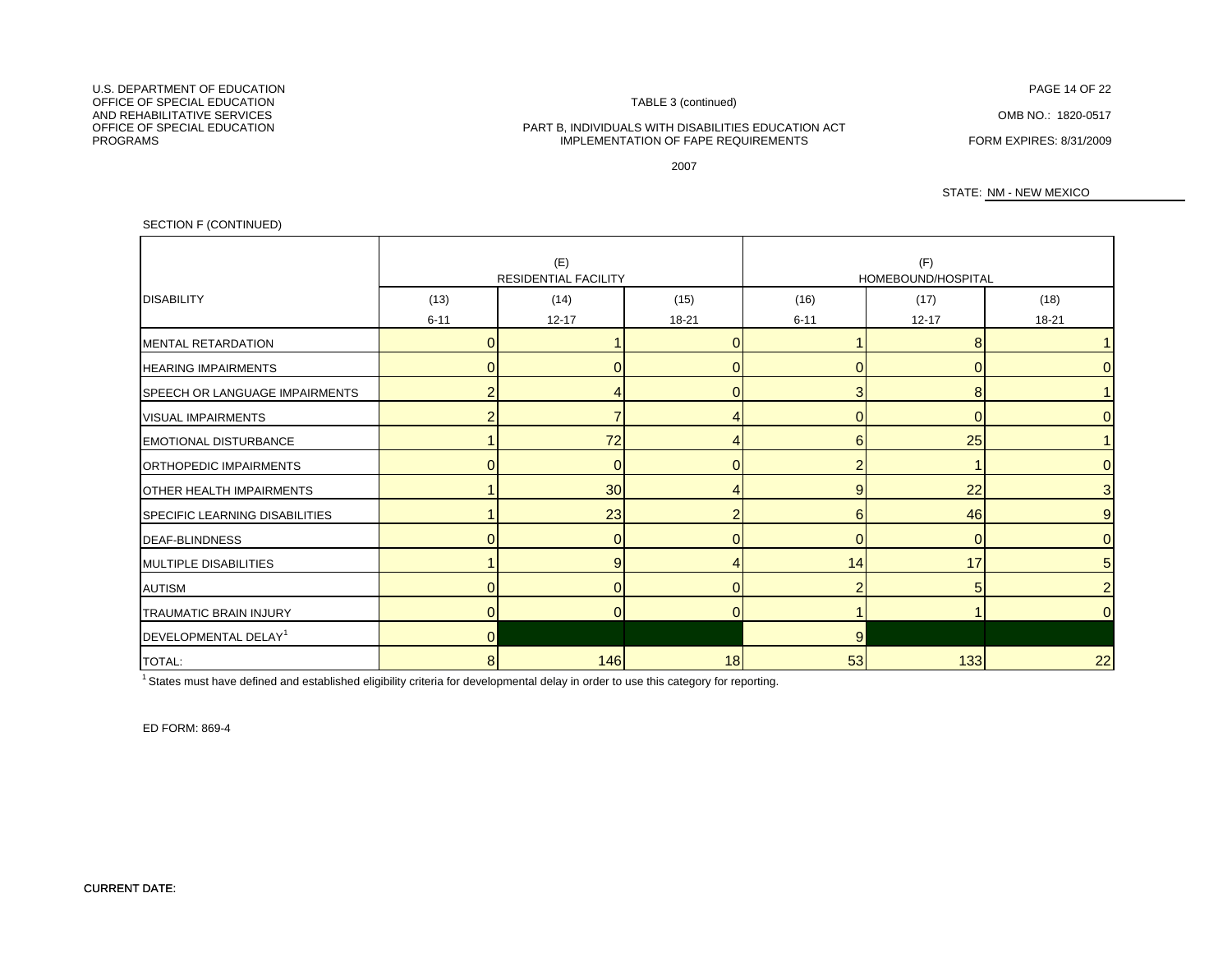IMPLEMENTATION OF FAPE REQUIREMENTS FORM EXPIRES: 8/31/2009

2007

#### STATE: NM - NEW MEXICO

SECTION F (CONTINUED)

|                                       | (G)      |                                |           | (H)      |                                      |                 |  |  |
|---------------------------------------|----------|--------------------------------|-----------|----------|--------------------------------------|-----------------|--|--|
|                                       |          | <b>CORRECTIONAL FACILITIES</b> |           |          | PARENTALLY PLACED IN PRIVATE SCHOOLS |                 |  |  |
| <b>IDISABILITY</b>                    | (19)     | (20)                           | (21)      | (22)     | (23)                                 | (24)            |  |  |
|                                       | $6 - 11$ | $12 - 17$                      | $18 - 21$ | $6 - 11$ | $12 - 17$                            | $18 - 21$       |  |  |
| <b>IMENTAL RETARDATION</b>            | $\Omega$ |                                |           |          | $\Omega$                             | $\overline{0}$  |  |  |
| <b>HEARING IMPAIRMENTS</b>            | $\Omega$ | $\Omega$                       |           |          |                                      | $\overline{0}$  |  |  |
| <b>SPEECH OR LANGUAGE IMPAIRMENTS</b> | $\Omega$ | 3                              |           | 38       | 9                                    | $\overline{0}$  |  |  |
| <b>VISUAL IMPAIRMENTS</b>             | $\Omega$ | $\Omega$                       |           |          | $\Omega$                             | $\overline{0}$  |  |  |
| <b>EMOTIONAL DISTURBANCE</b>          | $\Omega$ | 22                             | 11        |          | $\Omega$                             | $\overline{0}$  |  |  |
| ORTHOPEDIC IMPAIRMENTS                | $\Omega$ | $\Omega$                       |           |          |                                      | $\overline{0}$  |  |  |
| <b>OTHER HEALTH IMPAIRMENTS</b>       | 0        | 5                              |           | 9        | 14                                   | $\overline{0}$  |  |  |
| <b>SPECIFIC LEARNING DISABILITIES</b> | $\Omega$ | 40                             | 31        | 21       | 28                                   | $\overline{2}$  |  |  |
| <b>IDEAF-BLINDNESS</b>                | $\Omega$ | $\Omega$                       | $\Omega$  | $\Omega$ | $\overline{0}$                       | $\overline{0}$  |  |  |
| <b>MULTIPLE DISABILITIES</b>          | $\Omega$ | $\Omega$                       |           |          | $\Omega$                             | $\overline{2}$  |  |  |
| <b>AUTISM</b>                         | $\Omega$ | $\Omega$                       | $\Omega$  |          |                                      |                 |  |  |
| <b>TRAUMATIC BRAIN INJURY</b>         | $\Omega$ | $\Omega$                       |           | $\Omega$ | $\Omega$                             | $\overline{0}$  |  |  |
| DEVELOPMENTAL DELAY <sup>1</sup>      | $\Omega$ |                                |           | 13       |                                      |                 |  |  |
| <b>TOTAL:</b>                         | 0        | 72                             | 44        | 86       | 54                                   | $5\overline{)}$ |  |  |

<sup>1</sup>States must have defined and established eligibility criteria for developmental delay in order to use this category for reporting.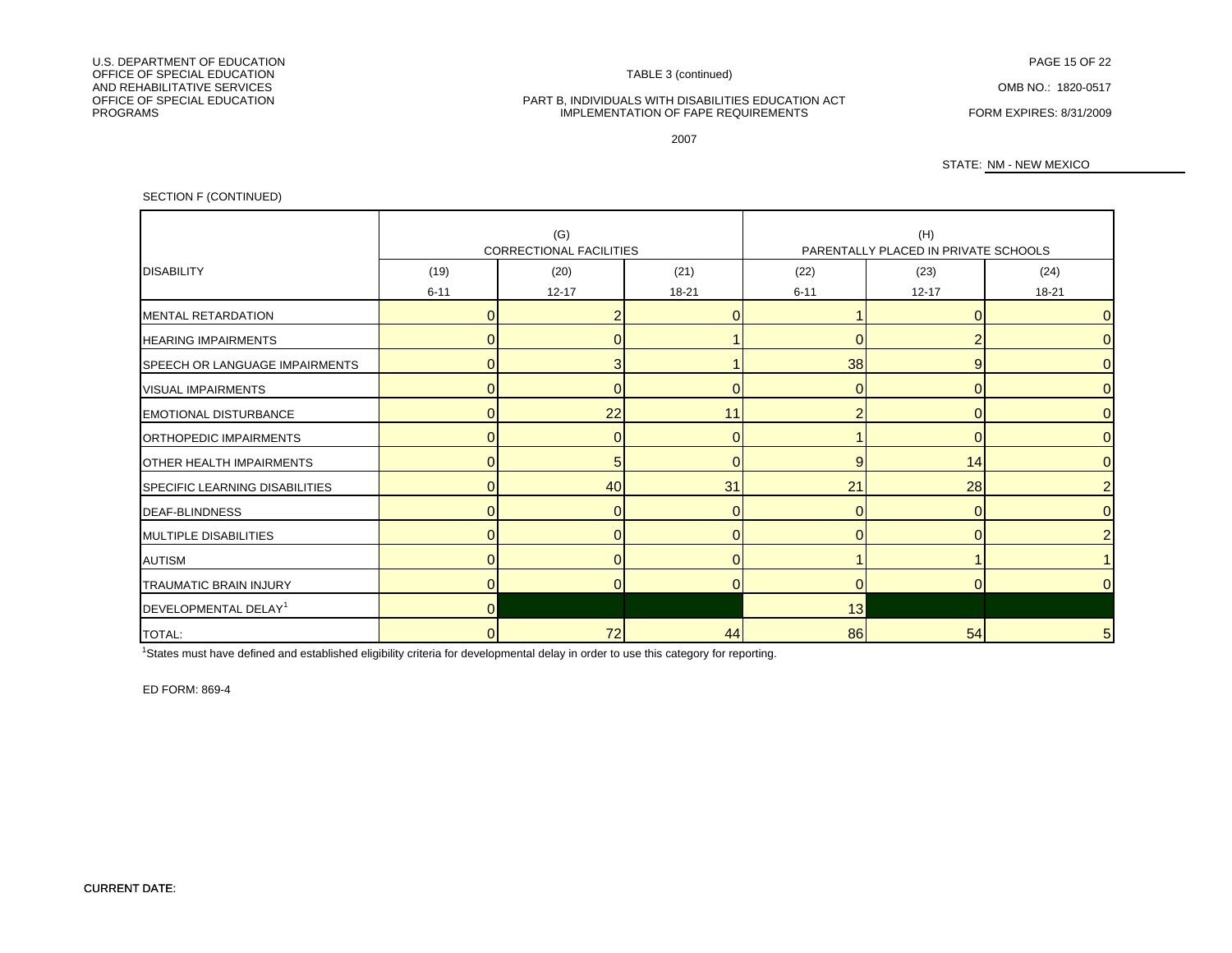U.S. DEPARTMENT OF EDUCATIONN FAGE 16 OF 22 OFFICE OF SPECIAL EDUCATIONAND REHABILITATIVE SERVICESAND REHABILITATIVE SERVICES COMB NO.: 1820-0517<br>OFFICE OF SPECIAL EDUCATION COMB NO.: 1820-0517 PROGRAMS

#### TABLE 3 (continued)

#### PART B, INDIVIDUALS WITH DISABILITIES EDUCATION ACT IMPLEMENTATION OF FAPE REQUIREMENTS FORM EXPIRES: 8/31/2009

STATE: NM - NEW MEXICO

#### SECTION F (CONTINUED)

|                                       | <b>EDUCATIONAL ENVIRONMENT</b><br>(PERCENT) |                          |                                            |                 |                    |                 |                 |                   |
|---------------------------------------|---------------------------------------------|--------------------------|--------------------------------------------|-----------------|--------------------|-----------------|-----------------|-------------------|
|                                       | (A)<br><b>INSIDE THE</b>                    | (B)<br><b>INSIDE THE</b> | (C)<br><b>INSIDE THE</b><br><b>REGULAR</b> |                 |                    |                 |                 | (H)<br>PARENTALLY |
|                                       | <b>REGULAR</b>                              | <b>REGULAR</b>           | <b>CLASS LESS</b>                          | (D)             | (E)                | (F)             | (G)             | PLACED IN         |
|                                       | CLASS 80% OR                                | CLASS 40-79%             | <b>THAN 40% OF</b>                         | <b>SEPARATE</b> | <b>RESIDENTIAL</b> | HOMEBOUND/      | CORRECTIONAL    | <b>PRIVATE</b>    |
| <b>DISABILITY</b>                     | MORE OF DAY                                 | OF DAY                   | <b>DAY</b>                                 | <b>SCHOOL</b>   | <b>FACILITY</b>    | <b>HOSPITAL</b> | <b>FACILITY</b> | <b>SCHOOLS</b>    |
|                                       | (PERCENT)                                   | (PERCENT)                | (PERCENT)                                  | (PERCENT)       | (PERCENT)          | (PERCENT)       | (PERCENT)       | (PERCENT)         |
| <b>MENTAL RETARDATION</b>             | 1%                                          | 3%                       | 14%                                        | 3%              | 1%                 | 5%              | 2%              | 1%                |
| <b>HEARING IMPAIRMENTS</b>            | 1%                                          | 1%                       | 2%                                         | $0\%$           | 0%                 | 0%              | 1%              | 1%                |
| <b>SPEECH OR LANGUAGE IMPAIRMENTS</b> | 32%                                         | 13%                      | 7%                                         | 4%              | 3%                 | 6%              | 3%              | 32%               |
| <b>VISUAL IMPAIRMENTS</b>             | 0%                                          | 0%                       | 0%                                         | 4%              | 8%                 | 0%              | 0%              | 0%                |
| <b>EMOTIONAL DISTURBANCE</b>          | 4%                                          | 4%                       | 11%                                        | 17%             | 45%                | 15%             | 28%             | 1%                |
| ORTHOPEDIC IMPAIRMENTS                | 1%                                          | 0%                       | 1%                                         | 1%              | 0%                 | 1%              | 0%              | 1%                |
| <b>OTHER HEALTH IMPAIRMENTS</b>       | 7%                                          | 8%                       | 8%                                         | 12%             | 20%                | 16%             | 4%              | 16%               |
| <b>SPECIFIC LEARNING DISABILITIES</b> | 43%                                         | 60%                      | 36%                                        | 50%             | 15%                | 29%             | 61%             | 35%               |
| <b>DEAF-BLINDNESS</b>                 | 0%                                          | 0%                       | 0%                                         | $0\%$           | 0%                 | 0%              | 0%              | 0%                |
| <b>MULTIPLE DISABILITIES</b>          | 0%                                          | 1%                       | 8%                                         | 6%              | 8%                 | 17%             | 0%              | 1%                |
| <b>AUTISM</b>                         | $1\%$                                       | 1%                       | 5%                                         | 1%              | 0%                 | 4%              | $0\%$           | 2%                |
| <b>TRAUMATIC BRAIN INJURY</b>         | 0%                                          | 0%                       | 1%                                         | 2%              | 0%                 | 1%              | $0\%$           | 0%                |
| DEVELOPMENTAL DELAY <sup>2</sup>      | 9%                                          | 6%                       | 7%                                         | 1%              | 0%                 | 4%              | 0%              | 9%                |
| <b>TOTAL:</b>                         | 100%                                        | 100%                     | 100%                                       | 100%            | 100%               | 100%            | 100%            | 100%              |

**1 STATES SHOULD NOT PROVIDE PERCENTAGES IN THIS SECTION, AS THEY WILL BE CALCULATED AFTER THE COUNTS ARE SUBMITTED.**

 $2$  States must have defined and established eligibility criteria for developmental delay in order to use this category for reporting.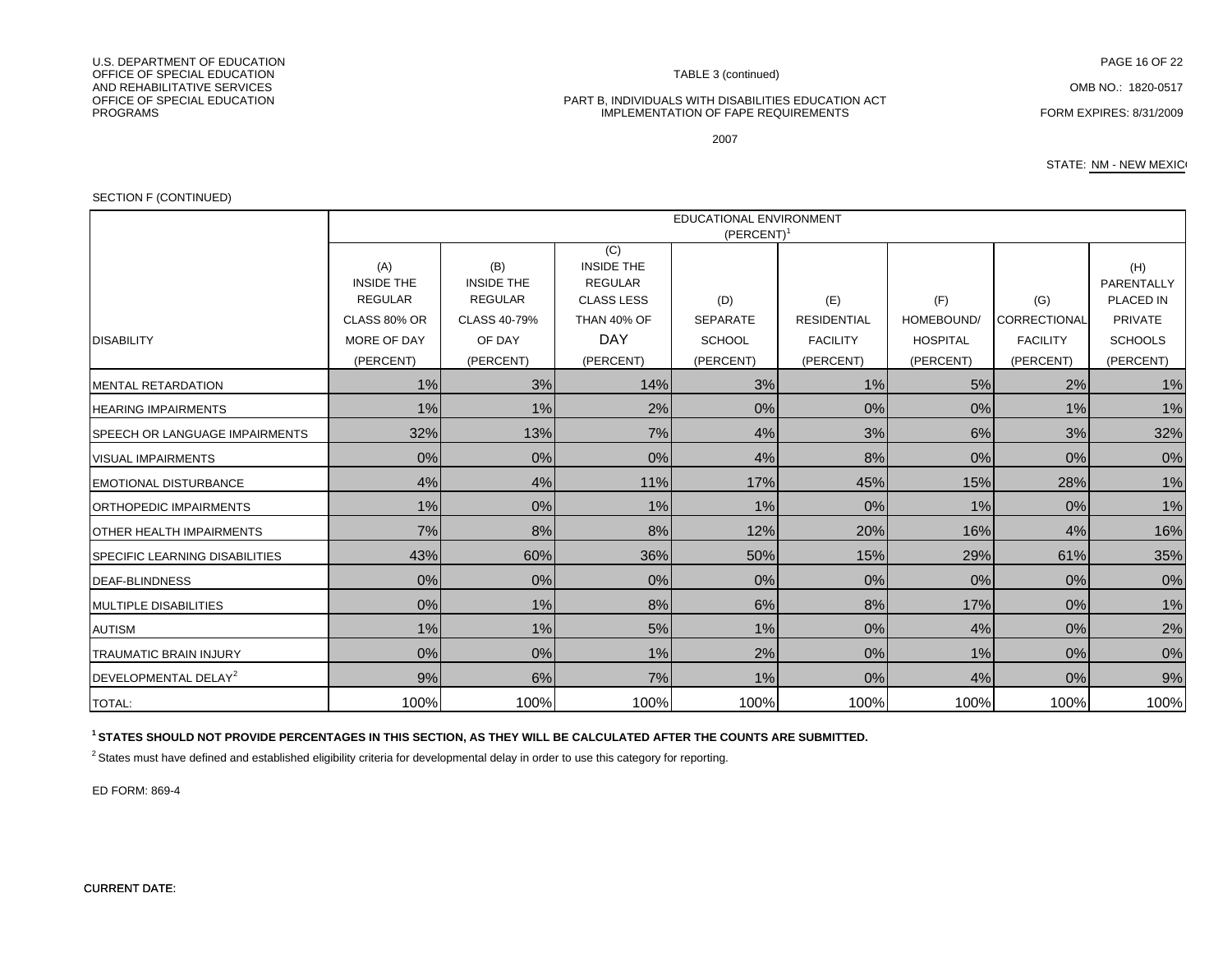PAGE 17 OF 22<br>TABLE 3 (continued)

#### PART B, INDIVIDUALS WITH DISABILITIES EDUCATION ACT IMPLEMENTATION OF FAPE REQUIREMENTS FORM EXPIRES: 8/31/2009

2007

STATE: NM - NEW MEXICO

### SECTION G: RACE/ETHNICITY OF CHILDREN WITH DISABILITIES AGES 6-21 BY EDUCATIONAL ENVIRONMENT

|                                                                 | RACE/ETHNICITY                      |                                    |                                |                 |                                |              |
|-----------------------------------------------------------------|-------------------------------------|------------------------------------|--------------------------------|-----------------|--------------------------------|--------------|
|                                                                 |                                     |                                    |                                |                 |                                |              |
| <b>EDUCATIONAL ENVIRONMENT</b>                                  | AMERICAN INDIAN<br>OR ALASKA NATIVE | ASIAN OR OTHER<br>PACIFIC ISLANDER | <b>BLACK</b><br>(Not Hispanic) | <b>HISPANIC</b> | <b>WHITE</b><br>(Not Hispanic) | <b>TOTAL</b> |
| (A) INSIDE REGULAR CLASS 80% OR MORE<br>OF DAY                  | 2616                                | 149                                | 594                            | 11255           | 6402                           | 21016        |
| (B) INSIDE REGULAR CLASS 40-79% OF DAY                          | 1410                                | 51                                 | <b>370</b>                     | 6172            | 2700                           | 10703        |
| (C) INSIDE REGULAR CLASS LESS THAN<br>40% OF DAY                | 738                                 | 66                                 | 326                            | 4294            | 2106                           | 7530         |
| (D) SEPARATE SCHOOL                                             | 42                                  |                                    | 6                              | 74              | 35                             | 157          |
| (E) RESIDENTIAL FACILITY                                        | 20                                  |                                    | 8                              | 54              | 89                             | 172          |
| (F) HOMEBOUND/HOSPITAL                                          | 17                                  | 2                                  |                                | 129             | 56                             | 208          |
| (G) CORRECTIONAL FACILITIES<br>(H) PARENTALLY PLACED IN PRIVATE | 5                                   | 01                                 | 9                              | 89              | 13                             | 116          |
| <b>SCHOOLS</b>                                                  |                                     | ΩI                                 |                                | 37              | 102                            | 145          |
| (I) TOTAL(OF ROW A-H)                                           | 4851                                | 269                                | 1320                           | 22104           | 11503                          | 40047        |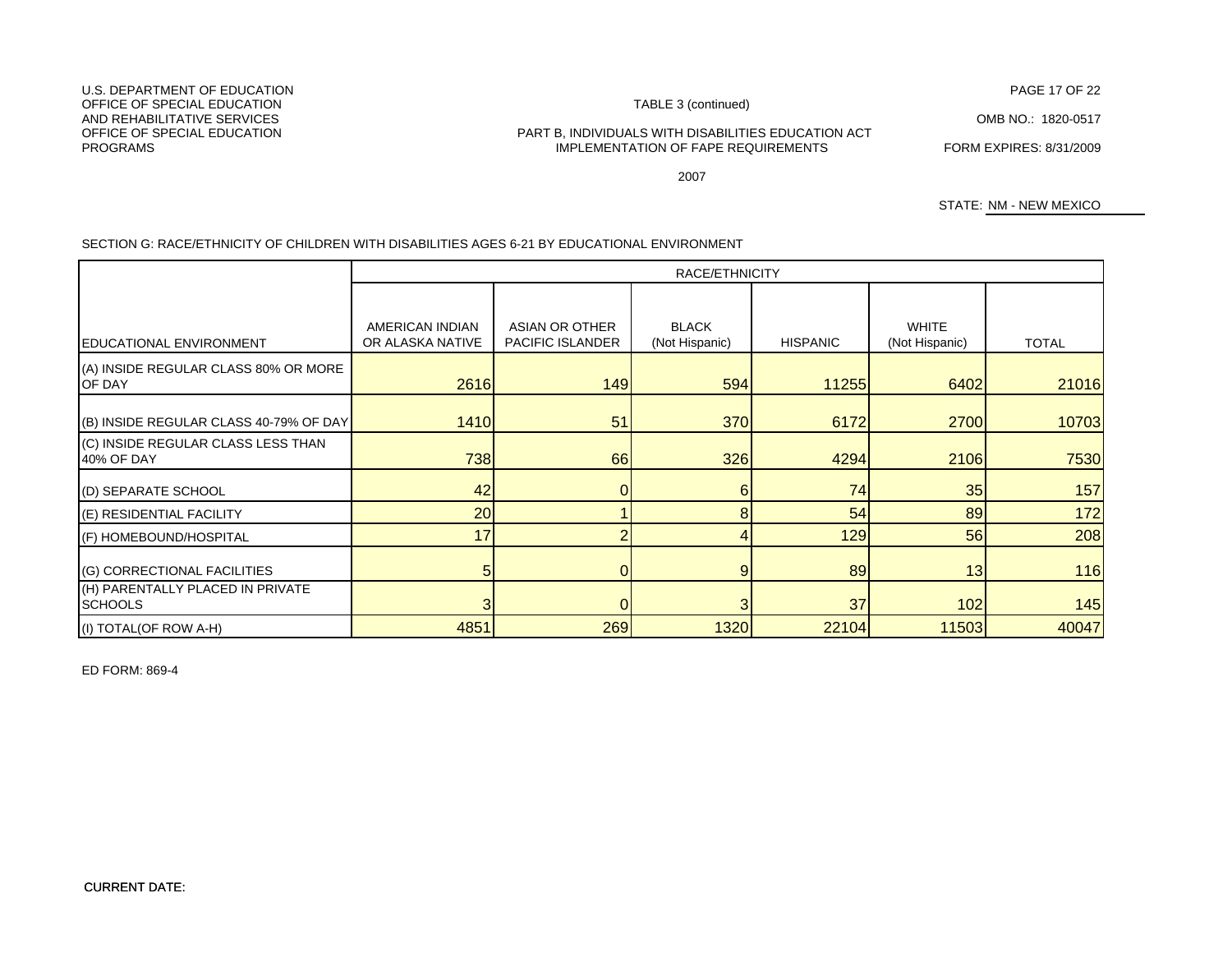#### U.S. DEPARTMENT OF EDUCATIONOFFICE OF SPECIAL EDUCATION AND REHABILITATIVE SERVICESOFFICE OF SPECIAL EDUCATIONPROGRAMS

#### TABLE 3 (continued)

#### FORM EXPIRES: 8/31/2009 IMPLEMENTATION OF FAPE REQUIREMENTSPART B, INDIVIDUALS WITH DISABILITIES EDUCATION ACT

2007

STATE: NM - NEW MEXICO

# SECTION G (CONTINUED)

|                                                    | RACE/ETHNICITY<br>$(PERCENT)^1$                  |                                                        |                                             |                              |                                             |                           |  |
|----------------------------------------------------|--------------------------------------------------|--------------------------------------------------------|---------------------------------------------|------------------------------|---------------------------------------------|---------------------------|--|
| EDUCATIONAL ENVIRONMENT:                           | AMERICAN INDIAN<br>OR ALASKA NATIVE<br>(PERCENT) | ASIAN OR OTHER<br><b>PACIFIC ISLANDER</b><br>(PERCENT) | <b>BLACK</b><br>(Not Hispanic)<br>(PERCENT) | <b>HISPANIC</b><br>(PERCENT) | <b>WHITE</b><br>(Not Hispanic)<br>(PERCENT) | <b>TOTAL</b><br>(PERCENT) |  |
| (A) INSIDE REGULAR CLASS 80% OR MORE<br>OF DAY     | 12%                                              | 1%                                                     | 3%                                          | 54%                          | 30%                                         | 100%                      |  |
| (B) INSIDE REGULAR CLASS 40-79% OF DAY             | 13%                                              | 0%                                                     | 3%                                          | 58%                          | 25%                                         | 100%                      |  |
| (C) INSIDE REGULAR CLASS LESS THAN<br>40% OF DAY   | 10%                                              | 1%                                                     | 4%                                          | 57%                          | 28%                                         | 100%                      |  |
| (D) SEPARATE SCHOOL                                | 27%                                              | 0%                                                     | 4%                                          | 47%                          | 22%                                         | 100%                      |  |
| (E) RESIDENTIAL FACILITY                           | 12%                                              | 1%                                                     | 5%                                          | 31%                          | 52%                                         | 100%                      |  |
| (F) HOMEBOUND/HOSPITAL                             | 8%                                               | 1%                                                     | 2%                                          | 62%                          | 27%                                         | 100%                      |  |
| (G) CORRECTIONAL FACILITIES                        | 4%                                               | 0%                                                     | 8%                                          | 77%                          | 11%                                         | 100%                      |  |
| (H) PARENTALLY PLACED IN PRIVATE<br><b>SCHOOLS</b> | 2%                                               | 0%                                                     | 2%                                          | 26%                          | 70%                                         | 100%                      |  |
| (I) TOTAL(OF ROW A-H)                              | 12%                                              | 1%                                                     | 3%                                          | 55%                          | 29%                                         | 100%                      |  |

**1 STATES SHOULD NOT PROVIDE PERCENTAGES IN THIS SECTION, AS THEY WILL BE CALCULATED AFTER THE COUNTS ARE SUBMITTED.**

ED FORM: 869-4

PAGE 18 OF 22

OMB NO.: 1820-0517

CURRENT DATE: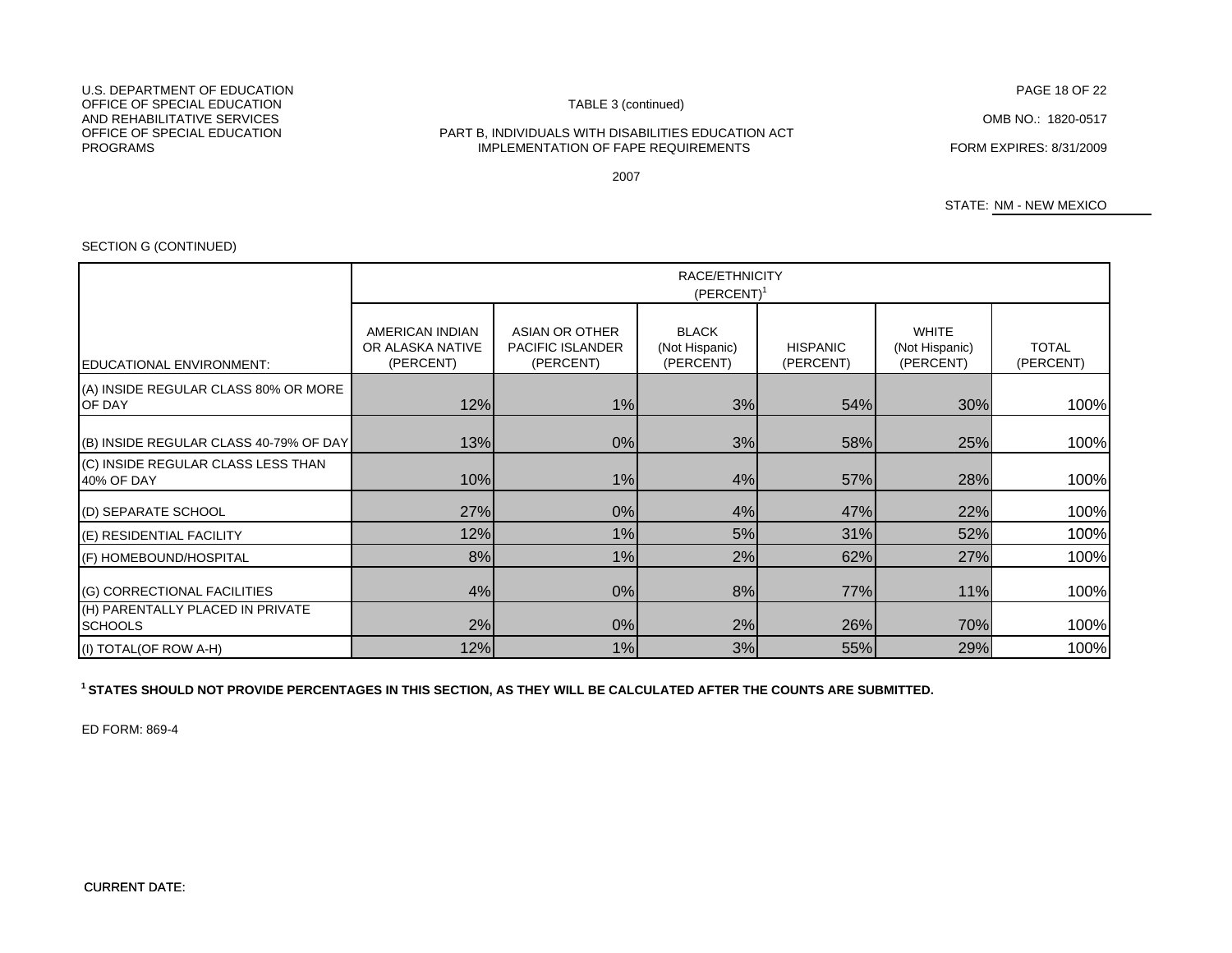U.S. DEPARTMENT OF EDUCATIONOFFICE OF SPECIAL EDUCATIONAND REHABILITATIVE SERVICESPROGRAMS

# OFFICE OF SPECIAL EDUCATION PART B, INDIVIDUALS WITH DISABILITIES EDUCATION ACT IMPLEMENTATION OF FAPE REQUIREMENTS FORM EXPIRES: 8/31/2009

TABLE 3

2007

STATE: NM - NEW MEXICO

SECTION H: GENDER OF CHILDREN WITH DISABILITIES AGES 6-21 BY EDUCATIONAL ENVIRONMENT

|                                               | <b>GENDER</b> |               |              |  |  |
|-----------------------------------------------|---------------|---------------|--------------|--|--|
| EDUCATIONAL ENVIRONMENT:                      | <b>MALE</b>   | <b>FEMALE</b> | <b>TOTAL</b> |  |  |
| (A) INSIDE REGULAR CLASS 80% OR MORE OF DAY   | 13838         | 7178          | 21016        |  |  |
| (B) INSIDE REGULAR CLASS 40-79% OF DAY        | 7170          | 3533          | 10703        |  |  |
| (C) INSIDE REGULAR CLASS LESS THAN 40% OF DAY | 5123          | 2407          | 7530         |  |  |
| (D) SEPARATE SCHOOL                           | 126           | 31            | 157          |  |  |
| (E) RESIDENTIAL FACILITY                      | 125           | 47            | 172          |  |  |
| (F) HOMEBOUND/HOSPITAL                        | 141           | 67            | 208          |  |  |
| <b>(G) CORRECTIONAL FACILITIES</b>            | 109           |               | 116          |  |  |
| (H) PARENTALLY PLACED IN PRIVATE SCHOOLS      | <b>96</b>     | 49            | 145          |  |  |
| (I) TOTAL(OF ROW A-H)                         | 26728         | 13319         | 40047        |  |  |

ED FORM: 869-4

PAGE 19 OF 22

OMB NO.: 1820-0517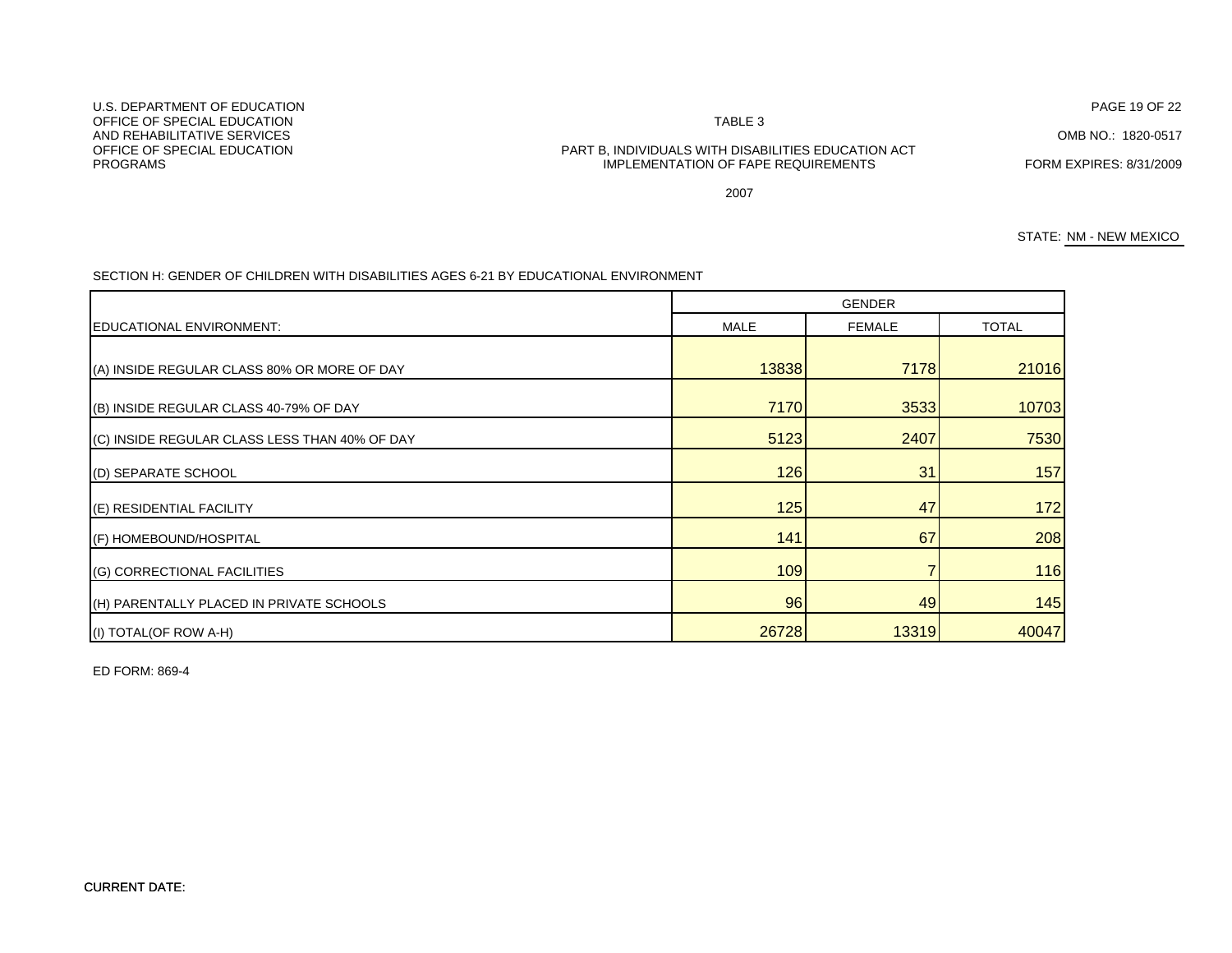N TABLE 3

#### OFFICE OF SPECIAL EDUCATION PART B, INDIVIDUALS WITH DISABILITIES EDUCATION ACT IMPLEMENTATION OF FAPE REQUIREMENTS FORM EXPIRES: 8/31/2009

PAGE 20 OF 22

OMB NO.: 1820-0517

2007

#### STATE: NM - NEW MEXICO

#### SECTION H (CONTINUED)

|                                               | <b>GENDER</b><br>$(PERCENT)^T$ |               |              |
|-----------------------------------------------|--------------------------------|---------------|--------------|
|                                               | <b>MALE</b>                    | <b>FEMALE</b> | <b>TOTAL</b> |
| EDUCATIONAL ENVIRONMENT:                      | (PERCENT)                      | (PERCENT)     | (PERCENT)    |
| (A) INSIDE REGULAR CLASS 80% OR MORE OF DAY   | 66%                            | 34%           | 100%         |
| (B) INSIDE REGULAR CLASS 40-79% OF DAY        | 67%                            | 33%           | 100%         |
| (C) INSIDE REGULAR CLASS LESS THAN 40% OF DAY | 68%                            | 32%           | 100%         |
| (D) SEPARATE SCHOOL                           | 80%                            | 20%           | 100%         |
| (E) RESIDENTIAL FACILITY                      | 73%                            | 27%           | 100%         |
| (F) HOMEBOUND/HOSPITAL                        | 68%                            | 32%           | 100%         |
| (G) CORRECTIONAL FACILITIES                   | 94%                            | 6%            | 100%         |
| (H) PARENTALLY PLACED IN PRIVATE SCHOOLS      | 66%                            | 34%           | 100%         |
| (I) TOTAL(OF ROW A-H)                         | 67%                            | 33%           | 100%         |

**1 STATES SHOULD NOT PROVIDE PERCENTAGES IN THIS SECTION, AS THEY WILL BE CALCULATED AFTER THE COUNTS ARE SUBMITTED.**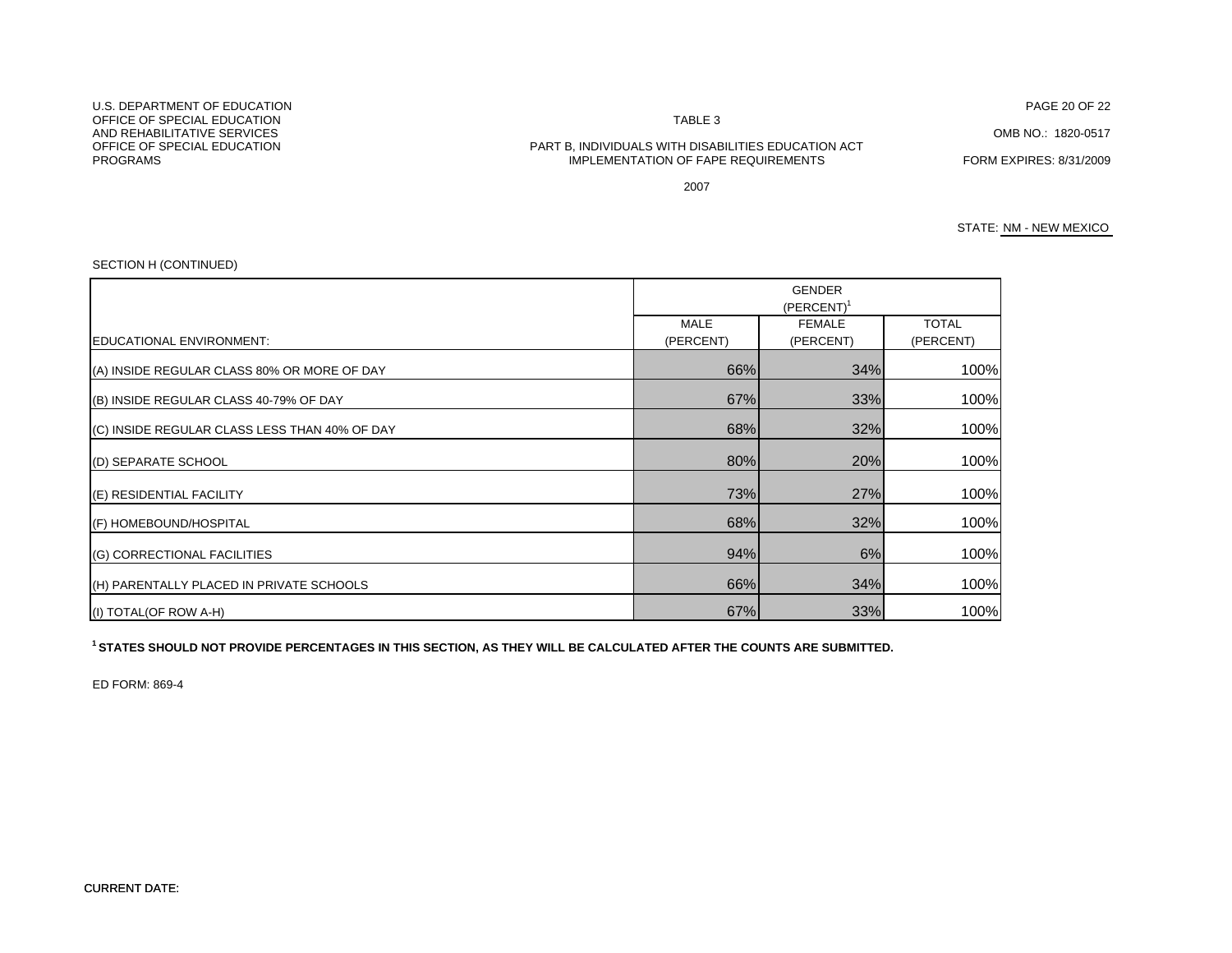U.S. DEPARTMENT OF EDUCATIONOFFICE OF SPECIAL EDUCATIONAND REHABILITATIVE SERVICESPROGRAMS

# OFFICE OF SPECIAL EDUCATION PART B, INDIVIDUALS WITH DISABILITIES EDUCATION ACT IMPLEMENTATION OF FAPE REQUIREMENTS FORM EXPIRES: 8/31/2009

TABLE 3

2007

STATE: NM - NEW MEXICO

|                                               | LIMITED ENGLISH PROFICIENCY STATUS |       |              |
|-----------------------------------------------|------------------------------------|-------|--------------|
| EDUCATIONAL ENVIRONMENT:                      | <b>YES</b>                         | NO.   | <b>TOTAL</b> |
| (A) INSIDE REGULAR CLASS 80% OR MORE OF DAY   | 4769                               | 16247 | 21016        |
| (B) INSIDE REGULAR CLASS 40-79% OF DAY        | 2584                               | 8119  | 10703        |
| (C) INSIDE REGULAR CLASS LESS THAN 40% OF DAY | 1588                               | 5942  | 7530         |
| (D) SEPARATE SCHOOL                           | 28                                 | 129   | 157          |
| (E) RESIDENTIAL FACILITY                      | 4                                  | 168   | 172          |
| (F) HOMEBOUND/HOSPITAL                        | 44                                 | 164   | 208          |
| (G) CORRECTIONAL FACILITIES                   | 20                                 | 96    | 116          |
| (H) PARENTALLY PLACED IN PRIVATE SCHOOLS      | $\overline{2}$                     | 143   | 145          |
| (I) TOTAL(OF ROW A-H)                         | 9039                               | 31008 | 40047        |

SECTION I: LIMITED ENGLISHPROFICIENCY STATUS OF CHILDREN WITH DISABILITIES AGES 6-21 BY EDUCATIONAL ENVIRONMENT

ED FORM: 869-4

PAGE 21 OF 22

OMB NO.: 1820-0517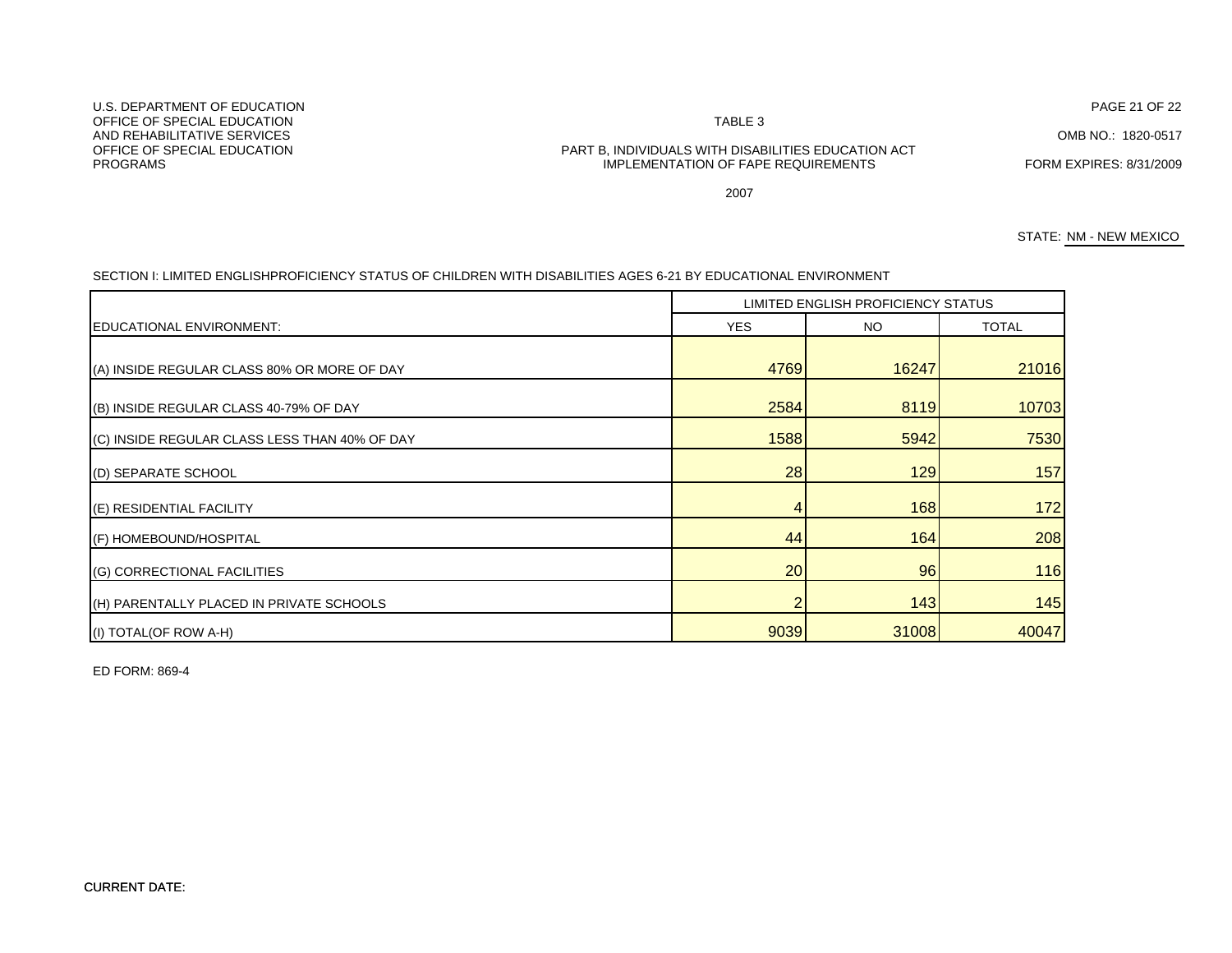# U.S. DEPARTMENT OF EDUCATIONOFFICE OF SPECIAL EDUCATIONAND REHABILITATIVE SERVICESPROGRAMS

#### TABLE 3

PAGE 22 OF 22

OMB NO.: 1820-0517

## OFFICE OF SPECIAL EDUCATION PART B, INDIVIDUALS WITH DISABILITIES EDUCATION ACT IMPLEMENTATION OF FAPE REQUIREMENTS FORM EXPIRES: 8/31/2009

2007

STATE: NM - NEW MEXICO

#### YES **NO** NO TOTAL (PERCENT) (PERCENT) (PERCENT) 23% 77% 100%24% 76% 100%21% 79% 100%18% 82% 100%2% 98% 100%21% 79% 100% LIMITED ENGLISH PROFICIENCY STATUS (PERCENT)<sup>1</sup> EDUCATIONAL ENVIRONMENT: (A) INSIDE REGULAR CLASS 80% OR MORE OF DAY (B) INSIDE REGULAR CLASS 40-79% OF DAY (C) INSIDE REGULAR CLASS LESS THAN 40% OF DAY (D) SEPARATE SCHOOL (E) RESIDENTIAL FACILITY (F) HOMEBOUND/HOSPITAL 17% 83% 100%1% 99% 100%23% 77% 100%(H) PARENTALLY PLACED IN PRIVATE SCHOOLS (I) TOTAL(OF ROW A-H) (G) CORRECTIONAL FACILITIES

**1 STATES SHOULD NOT PROVIDE PERCENTAGES IN THIS SECTION, AS THEY WILL BE CALCULATED AFTER THE COUNTS ARE SUBMITTED.**

ED FORM: 869-4

### SECTION I (CONTINUED)

CURRENT DATE: